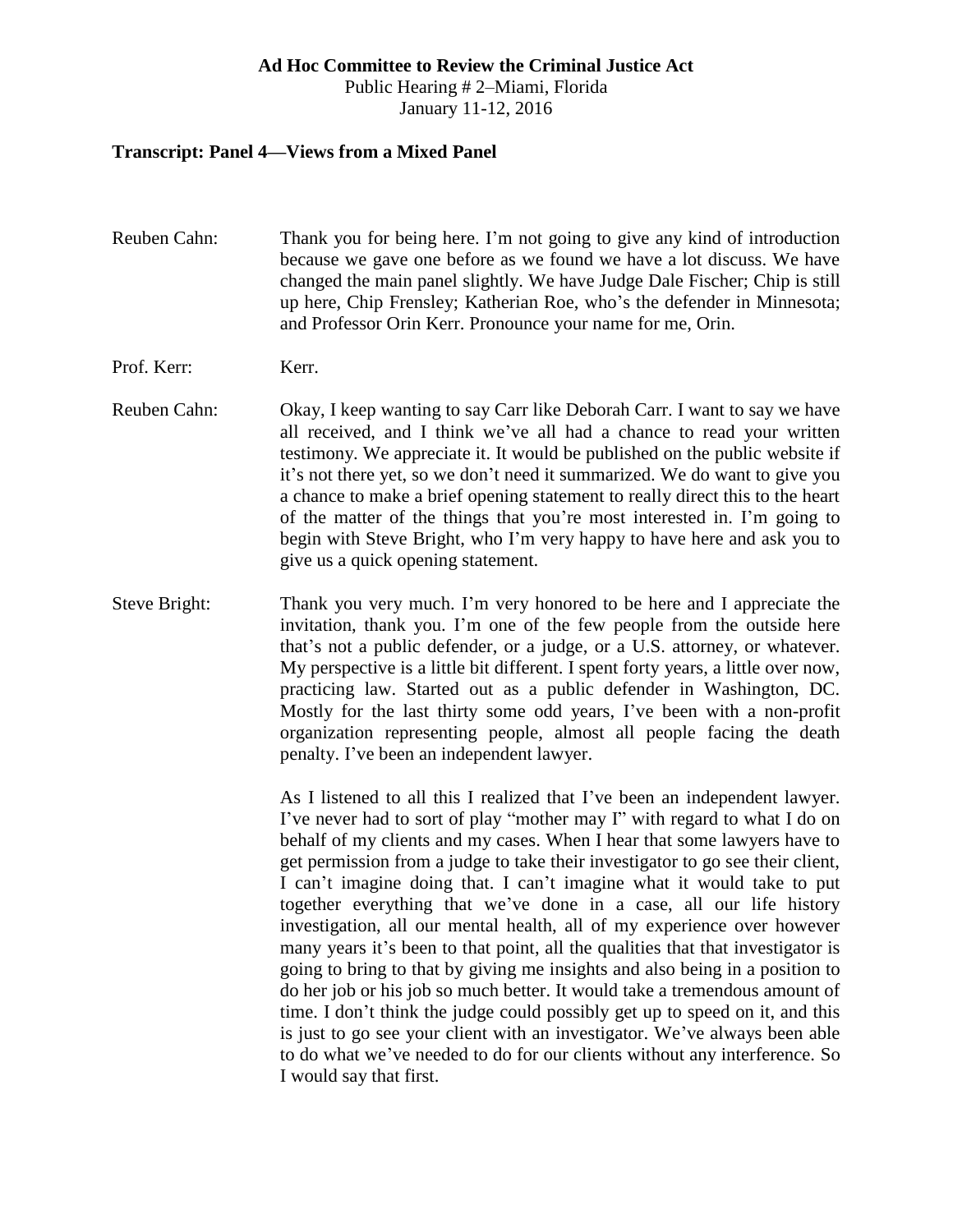I would also say that the people I've been closest to are the people I think are the real stakeholders. We keep talking about stakeholders. The people who have the greatest stake in this are poor people accused of crimes whose stake is their life and their liberty. Those are the stakeholders and those are the people we ought to be concerned about and not all the people who are making a living off the system.

The next thing I would say is, since I became a lawyer, I have been extraordinarily disillusioned by how bad lawyers are for poor people accused of crimes. I wrote a piece in the YALE LAW JOURNAL in '93 called *The Death Penalty: Not for the Worst Crime, But for the Worst Lawyer*, and documented that pretty thoroughly; and am horrified to this day that people are sentenced to death when they're represented by drunks, and sleeping lawyers, and drug-addicted lawyers that don't know the law, and all these other things. You'd have to read the article because I can't summarize it here. But the long and short of it being that the Bar tolerates, and the judges, the judiciary tolerates that. In my view, the judiciary is responsible for a lot of that, for letting things go. I'll try to talk about the easy part of that because there are a lot of nuances if you get much beyond that.

It is a strategy in litigation today, which I think is unfortunate, unfair, unconscionable, but we still have one side trying to keep the other from being adequately represented so that they can win their case. Most civil people can never get into court because they don't have a lawyer so corporations or whoever win their case right there. It's bad enough when the lawyers in the case are doing it, but I think it really is unacceptable when it's the judiciary. The cases that I would just cut to because I don't think there's much argument about them are the statute of limitations cases.

We now have at last count, eighty death penalty cases, probably more now, in which court appointed lawyers appointed by federal judges have missed the statute of limitations for filing of federal habeas corpus actions. That is their clients will have absolutely no review of their conviction and death sentence because the lawyer was so incompetent that he or she couldn't file within the time limit of the Antiterrorism and Effective Death Penalty Act. I have two questions about that. One: I don't understand why those lawyers aren't disbarred. I don't understand that if you can't file your papers on time, whether it's an automobile negligence case or for goodness sakes if it's in a case where somebody's life is at stake, why doesn't the Bar Association have responsibility to get you out of practice so you can't hurt any other people. The second thing is why do the judges tolerate this, and don't even refer these people to the Bar? Then the third thing which is really the most remarkable is these lawyers get appointed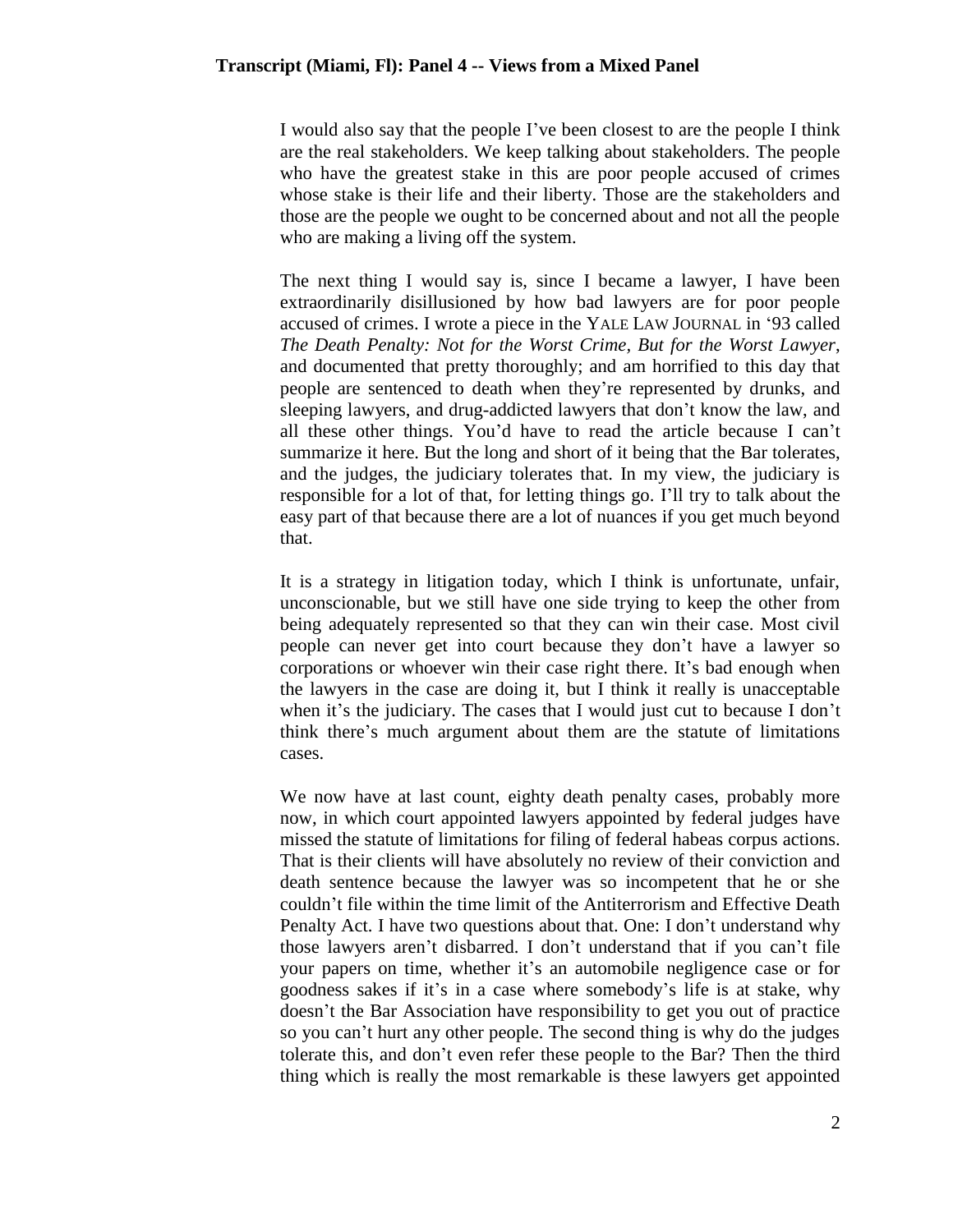over and over again, even after they miss the statute of limitations, and cost their clients any review of their case whatsoever.

These are people coming out of the same courts where politically, state court judges and most places, they can't give relief and stay on the bench. They're elected. They're going to pass these cases on to the federal court. I attached Edith Jones' memorandum to my statement, one of the questions she asked there, why would we in Texas have a lawyer from California, from a Habeas Unit in California in Texas? I'd say one reason might be the lawyer could file within the statute of limitations because there have been a number of Texas cases, Jerome Godinich, missed the statute of limitations. No problem, give him another case, missed the statute of limitations. I asked the President of the Texas Bar a couple of years ago, how is this guy still practicing law? I don't understand it. He's settling 350 felony cases in the Houston courts and the state courts and he's still being appointed to handle federal cases.

If I could just give a couple of quick examples of how bad I think this is. It's no time to talk about it. The Supreme Court about a year ago right now, reversed the Mark Christensen case. This was a fellow when his case was affirmed in 2004, basically there was a year until April 10, 2005 to file his habeas corpus. That's a long time, a lot longer than you get sometimes depending on how much time is tolled in state court. The district court appointed two lawyers, Horowitz and Butts, were they named. They not only missed the statute of limitations. They had something like nine months to file within the statute of limitations. They didn't even go see their client until after the statute of limitations ran.

May 27, after the statute had run by about six months and finally filed four months after the statute of limitations, finally filed their habeas corpus. Finally after they lose in the Fifth Circuit and everywhere else, or Eighth Circuit, excuse me, they reach out for some help, and some other lawyers attempt to come in and represent them. Just very quickly, the District Court says you can't come in and represent this fellow because you're from out of state and we don't want to pay to bring you in from out-ofstate. These were people who actually knew what they were doing, but we don't want to bring you in from out-of-state.

The lawyers quite graciously said we won't charge you for travelling to Missouri to represent this person. We'll just charge you for our time. They still wouldn't appoint them. They entered pro bono, and they still won't appoint them. That's upheld by the Eighth Circuit. My question is, even if you're not going to pay the person because you've got to pay to bring them to Missouri to represent people in the cases, for goodness sakes appoint somebody else. The district judge in this case didn't appoint anybody. The Eighth Circuit affirmed that and, of course, the Supreme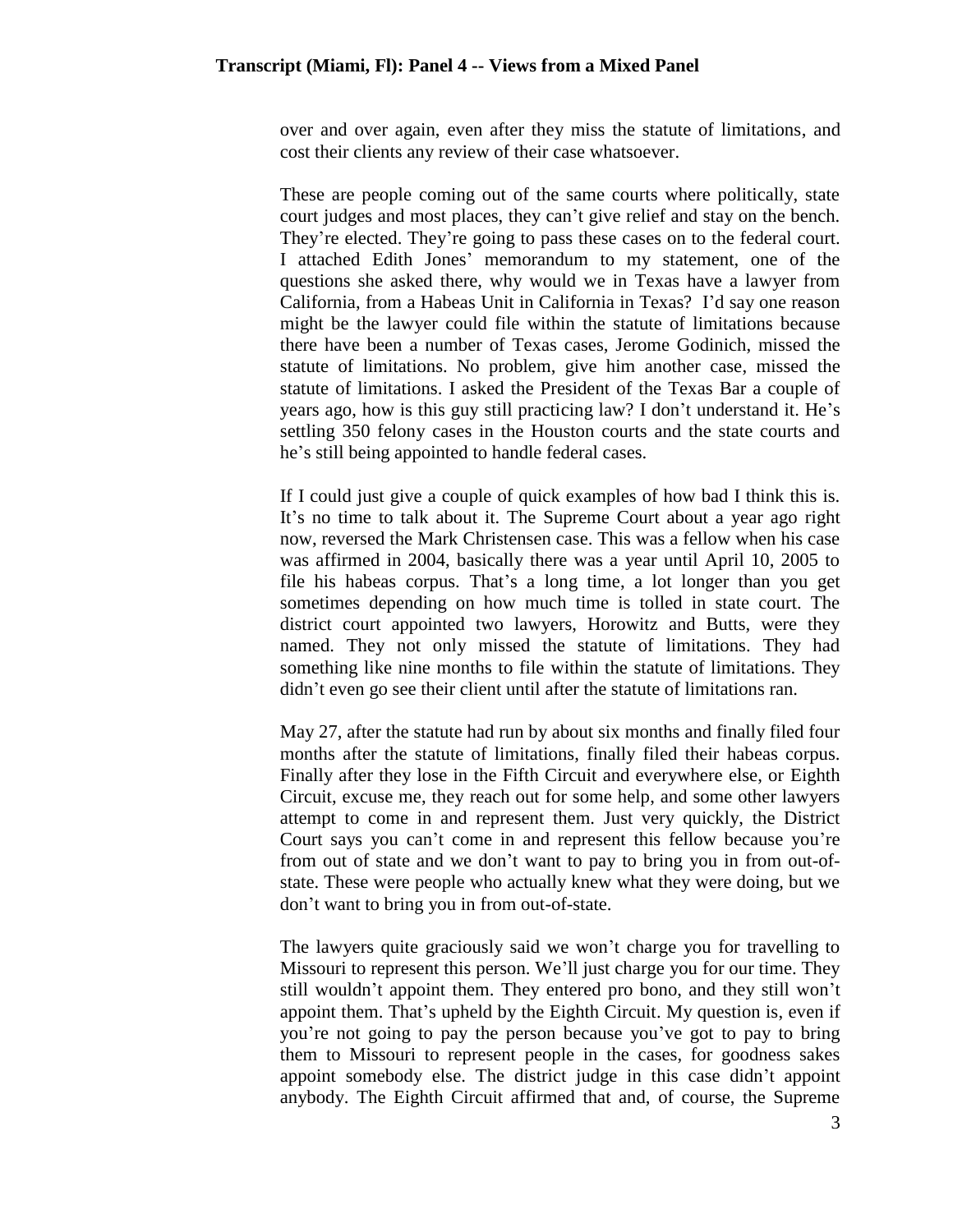Court reversed and said you've got to appoint the lawyers. Then the lawyers submitted a budget of \$161,000 and the district judge gave them \$10,000.

The other thing and I'll end with this real quickly, these lawyers in Texas who recently . . . this is about as bad. I keep seeing worse and worse. I think it can't get any worse. It can't get any worse than people sleeping during trials and clients getting executed and all that. But these two lawyers who have taken cases in Texas, and the long and short of it is, wrote their client a letter on June 30 last summer. I can't imagine a lawyer in a death penalty case doing this. My client loses the final appeal that he has and I'm going to be at the prison the next morning to talk to him about that and go through and counsel him about the fact that his life is about to end because he's just lost in the court of last resort. These lawyers just sent him a letter. It said, so long. We're out of here. There are some other stages but we're not going to do it because it's hopeless. If you could get another lawyer, that's great, but we're out of here. We're not going to help you out anymore.

Some other lawyers tried to intervene in the case or tried to get him lawyers appointed. Without going into details, it goes all the way to the Fifth Circuit which—I think Judge Prado was on the panel—not only denied it but dropped a footnote telling the lawyers quit trying to get this guy a lawyer. It was a conflict. The lawyers had abandoned the fellow. Heavens it's a murder trial. They'd sent him a letter in June saying we're out of here, we're not going to represent you anymore. That time the Supreme Court didn't intervene and the fellow got executed. As did another person represented by those same lawyers. What's interesting is when the question of their lawyering came up, they actually took the side of the state and argued against their own client. That's really a conflict. When you're actually filing papers, arguing against your own client. Arguing against the stay of execution. Arguing against giving him a competent lawyer. That really takes the cake. It happened again in the *Roberson* case. The same thing happened again. He got executed.

I would just say having heard all the talk about incremental changes and all this, I would urge this Committee to be bold and to take some action that suggest that the Article III job of a judge is to solve cases and controversies. The responsibility of the lawyers under the Sixth Amendment is to zealously represent clients. Those two responsibilities never merged at any time in American history except when this law was passed. The defense function should be completely independent of the judiciary. It has the appearance of impropriety, that the judge has his or her thumb on the scale. Not only is it the appearance, a lot of times they do. I guess with Judge Jones you would say she has a tombstone on the scale of justice. People see that. Clients see that. Nobody's going to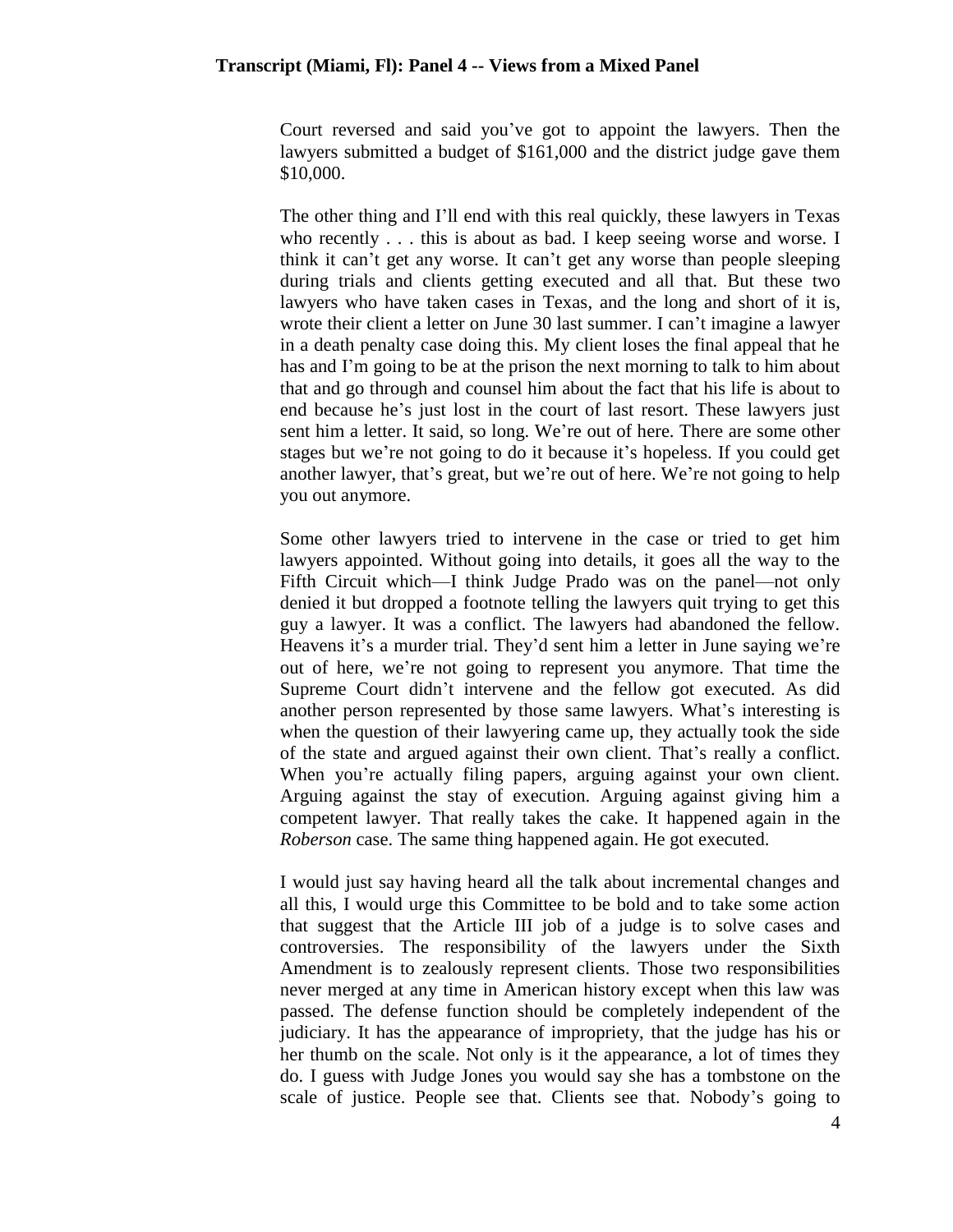believe in North Carolina that this is all about better representation. Nobody's going to believe that.

Clients aren't going to believe it. The lawyers there aren't going to believe it. It may be, be true, but whether it's true or not, it doesn't matter. I think real injustice is being done in these cases and we need things like capital habeas units. It's remarkable in the Fifth Circuit, not a single capital habeas unit thanks primarily to Judge Jones. No place needs it more to have lawyers that know what they're doing, that are specialists in representing people in capital cases that file within the statute of limitations, etc. Thanks.

Reuben Cahn: Thank you. Mr. Felman.

James Felman: I yield my time to Steve Bright. It's an honor to be here. I don't know exactly why I'm here. I would be shocked if you read my testimony because I didn't submit any. I am here, I hope, as a resource to your Committee to answer your questions. I've spent about thirty years practicing federal criminal defense work in my office in Tampa, but I've probably done cases in maybe, I don't know, fifteen to twenty other districts around the country. I did spend about fourteen years organizing and running the annual national program to train lawyers and probation officers on the federal Sentencing Guidelines. I have a particular bent on the need for people to understand the federal Sentencing Guidelines.

> I was Chair of the Practitioner's Advisory Group to the Commission so I have some feel for the complexity of the guidelines and the fact that given that 97% of the case are guilty pleas, a lawyer who doesn't understand the guidelines is not a good thing. So I have some feelings about that. I do think I bring to the Committee some perspective beyond just my own. Having worked, I just finished up my term as chair of the Criminal Justice Section of the American Bar Association which is equal parts prosecutors, judges, professors and defense lawyers. I'm also one of the founders and on the steering committee of Clemency Project 2014 which is what we believe to be the largest pro bono effort in our nation's history. I've had the project of assembling an army of lawyers to do a job, and try to train them and manage them and supervise them and assign them cases. I have some perspective there.

> I'm not going to make any further opening statement. I yield the rest of my time because I know your time is important and I just offer myself as a resource to answer whatever questions I can, given that background and perspective.

Reuben Cahn: Thank you. Mr. Milanes.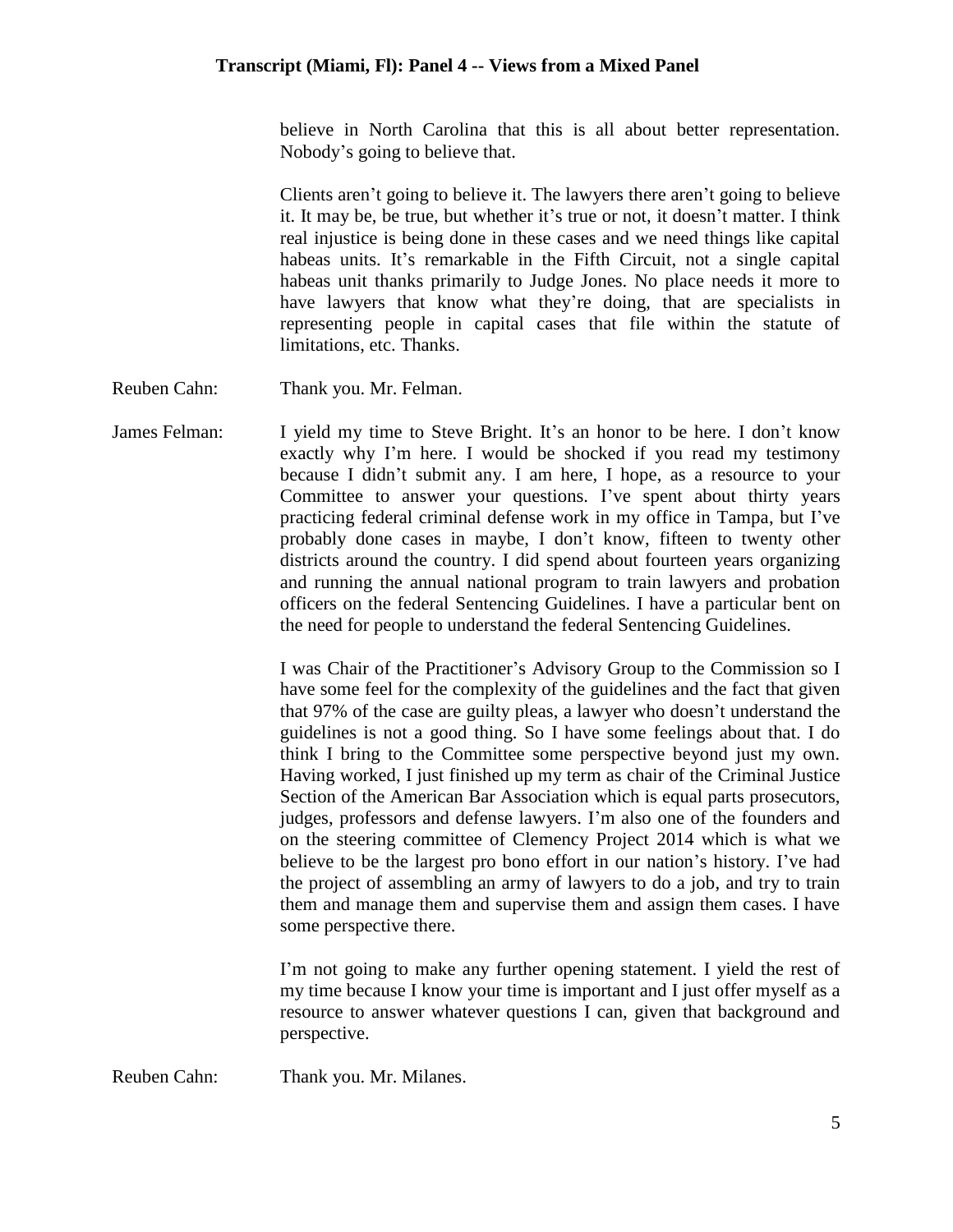Juan Milanes: Good morning. Help me on this. I see that on my sign here it says panel attorney, District of Puerto Rico. I understand I'm actually here because I sort of bring a little bit of a different perspective in that I'm a member of the panel in both the District of Puerto Rico, but my primary panel is my home district in the Eastern District of Virginia. So I actually bring a message of both good and bad with respect to my experiences with respect to being a CJA panel attorney. I was with the Department of Justice for about twelve years. During that time, I had the privilege of serving in different capacities. I was an assistant director for the EEO for the Executive Office for U.S. Attorney's. As a manager, I had the opportunity to deal with U.S. attorneys throughout the country with respect to their personnel management issues.

> One of the things that I ran into in that position was the fact that most U.S. attorneys would look at me and say, "Well, Juan, you really don't understand, well because you're a civil attorney. Civil attorneys will never understand." That started my transition into what is now what I find the most enjoyable part of my job which is criminal law. I asked for and received the opportunity to become a special AUSA in the District of Puerto Rico to become a criminal attorney, to become a prosecutor.

> From that I sort of learned the gladiator way which was that, the criminal division, the reason why it was so difficult to get U.S. attorneys to go into mediation and to try to resolve problems without actually having to litigate. Now from that I had the opportunity then to go overseas and train federal prosecutors in Columbia, the Dominican Republic, etc., on the adversarial system we have in the United States. A number of those countries have been changing their criminal codes and putting into place a change from what was a civil law tradition form of the judge as investigator to that of the judge as neutral.

> At the time I really espoused everywhere I went about what a wonderful system we had in the United States. How the adversarial system really gave a level playing field to both sides and how that allowed defendants to really set forth their rights, because we had a jury and we had all of these abilities for defendants to defend themselves. There finally came a time where I left the Department of Justice and I have been educated since then about the level playing field that I espoused for oh so many years. The truth of the matter is there isn't a level playing field for criminal defendants in the federal criminal system, justice system. When you represent indigent defendants, you're not even in the same room. It's one thing to be retained counsel because there you make choices. You can be independent. You can set your investigator to actually go out and get you what you need. You can find however experts you need. As long as you've got a paying client who has the ability to provide you with the resources. But when you are facing a system where you have to literally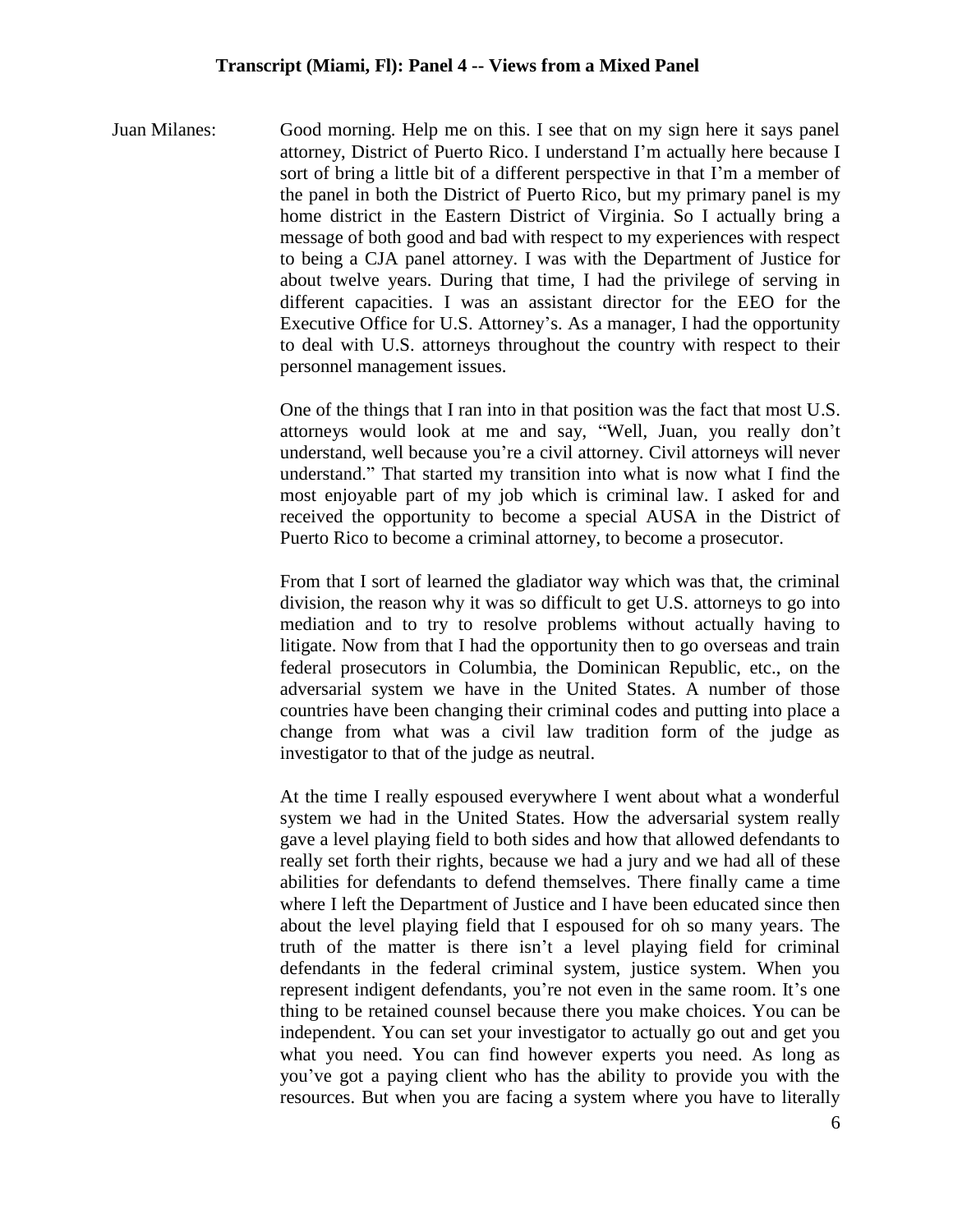beg for every little thing, it becomes a problem. Your independence really is challenged.

Many of you may have heard I just finished last week a seventeen month trial in the District of Puerto Rico. That was a true experience. The judge involved in that case is really probably one of the smartest members of the judiciary I've ever met. She has an ability to analyze any issue and provide very sensible, reasonable and hardly ever overturned decisions. She's very thorough but she takes her time. Unfortunately for a solo practitioner just trying to run an office, in two different districts, sometimes that can be devastating.

In our case when we started the case at trial, that trial started five years after my client was placed at the Metropolitan Detention Center for his pretrial detention. The Speedy Trial Act is not something in the District of Puerto Rico that is necessarily taken as seriously as it is in other districts. I can tell you when I walk into a courtroom in the Eastern District of Virginia, for that initial arraignment that judge gives me a trial date. I know when my motions' hearings dates are. I know what my deadlines are. Let me tell you in the rocket docket, they stick to the plan. I know if I don't meet my deadlines, I'm going to have hell to pay, so I stick to it. Generally speaking, that seventy days is that seventy days. When I'm in that District, people don't understand how I can be in trial for months and months and months in another district, when the longest trials in Alexandria may just take a few weeks in terms of criminal trials.

So we started that trial five years after the detention. We asked for interim vouchers and they were summarily denied even though the government at that time said we expect this is going to take about two months to maybe three months to try. That was the government. They wanted to present forty-seven witnesses. We said, your Honor, two or three months, that's going to be a long time. We'd like to get an interim vouchers. No, let's see how it goes. Nine days of trial went by with witness number one. We went back to the judge and said, judge there's forty-six more to go, can we get interim vouchers. At that point, the judge approved interim vouchers. Now it was an oral decision at that moment. Later, we got the court order, but the other question we asked at the beginning of trial was can we also get transcripts? This is going to be an extended trial. We really need daily transcripts to keep up. There's going to be forty-seven witnesses here. No, you don't need transcripts.

Meanwhile, the United States, of course, it's not regulated by the judges in any, way, shape of form, you just fill out a form and get whatever transcripts they needed for their case. As the case progressed, we were then allowed to file interim vouchers. We filed our pretrial time voucher which for some attorneys was five years' worth of work. I was the third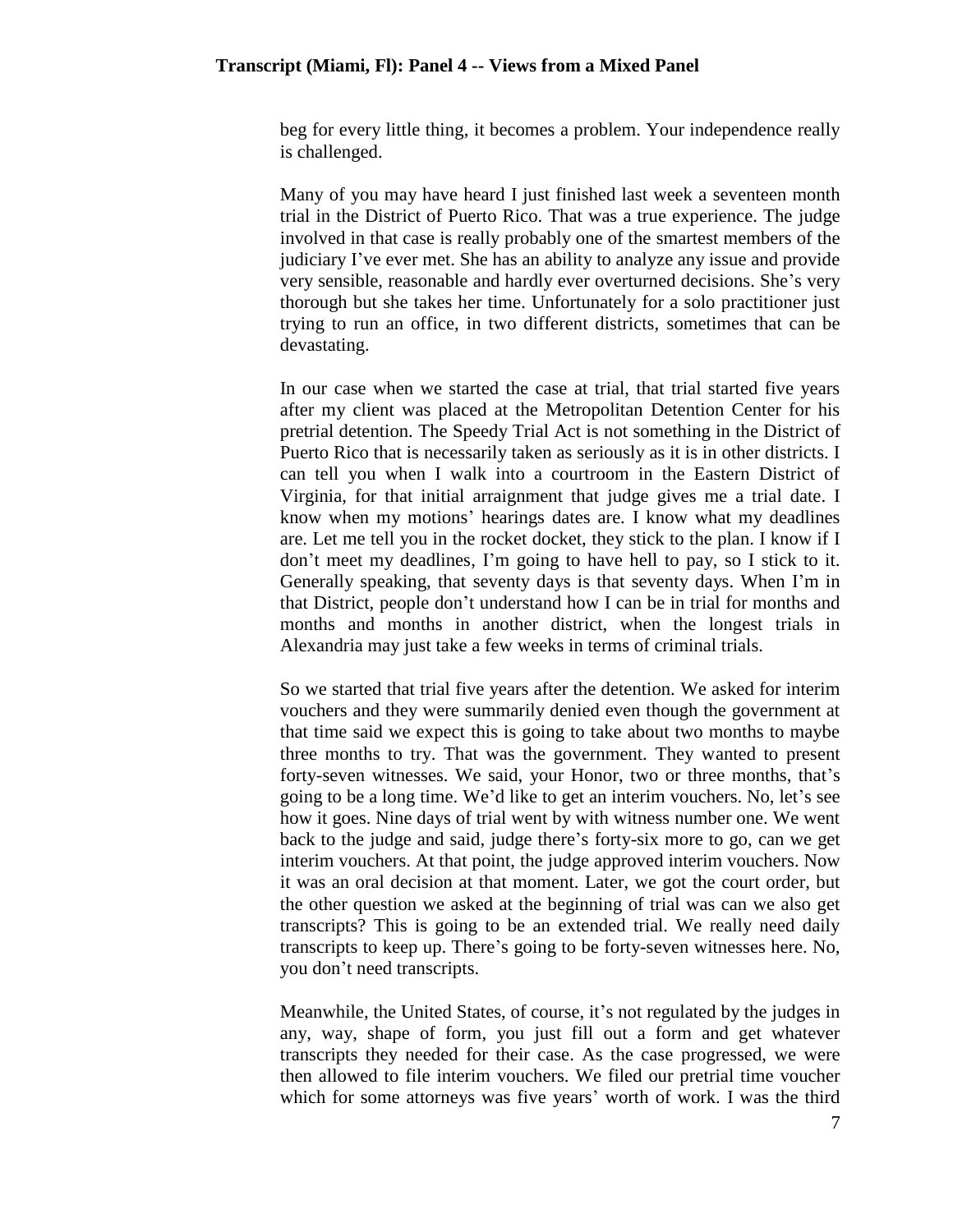attorney assigned to my specific defendant who was defendant number one. We did engage in a lot of pretrial litigation during the year and a half, or almost two years that I represented him. It was a rather large voucher. As soon as those were filed and it took hours to put that together, we were then informed, oh no. I'm sorry, no pretrial vouchers, only trial phase vouchers. She returned all of our vouchers. We then had to do monthly trial phase vouchers.

For the next six months, we filed trial phase vouchers. After six months, we now got a new order. This is taking much too much of my time. I'm returning all of your trial phase vouchers. I'm only going to consider in court time as certified by the clerk. So, you can imagine. Six months have gone by. Now we're in month seven. We haven't been paid. Our offices are shut down. And now we're told the all the work you've done, save that for your final voucher and add your out of court time and expenses, we'll deal with that later, just in court time. Now we have to do monthly vouchers for in court time only. We submit those the following month. Finally, they begin to get processed. Then we get our final surprise to add insult to injury. The clerk's office lets us know, oh, well, pursuant to the cost containment memo with respect to the First Circuit, 20% of your in court time will be withheld so that it can be reserved for the final voucher.

You have to understand the way this case ran for a number of reasons, some months we worked two days. For a whole month I received a check for \$800. I've got an office manager and an associate that help run my private side of the business in Alexandria. To say the least, I had to subsidize for much longer than I expected. I went in with a nice reserve. I knew I could withstand at least six months not receiving any payments. After that, payroll has to be made. Child support payments have to be made. I finally had to be placed in the embarrassing position of informing the judge, your Honor, I need this payment because at this point I've run out of all of the reserves. I've been borrowing money to keep up with this case. Quite honestly, this affects my client's Sixth Amendment rights. If his attorney is arrested by local authorities for failure to pay child support, that presents a problem to the court. We finally received our first interim voucher after I received [a] nice order letting me know that . . . you know, we were told this on several occasions, interim vouchers are not a right. That's a privilege. The court may authorize them. So you should feel happy that they've been authorized.

That is true. I'm not going to argue with anyone over those things. The truth of the matter is, I do this in part because  $(A)$  I enjoy the work;  $(B)$ it's a great way for me to see my kids. That's why I travel to the District of Puerto Rico because this allows me to do it. I don't receive any payments from travel. It's just part of my overhead costs. I'm on that CJA Panel. I realize I can't bill any of that and I don't. I look at it as an opportunity for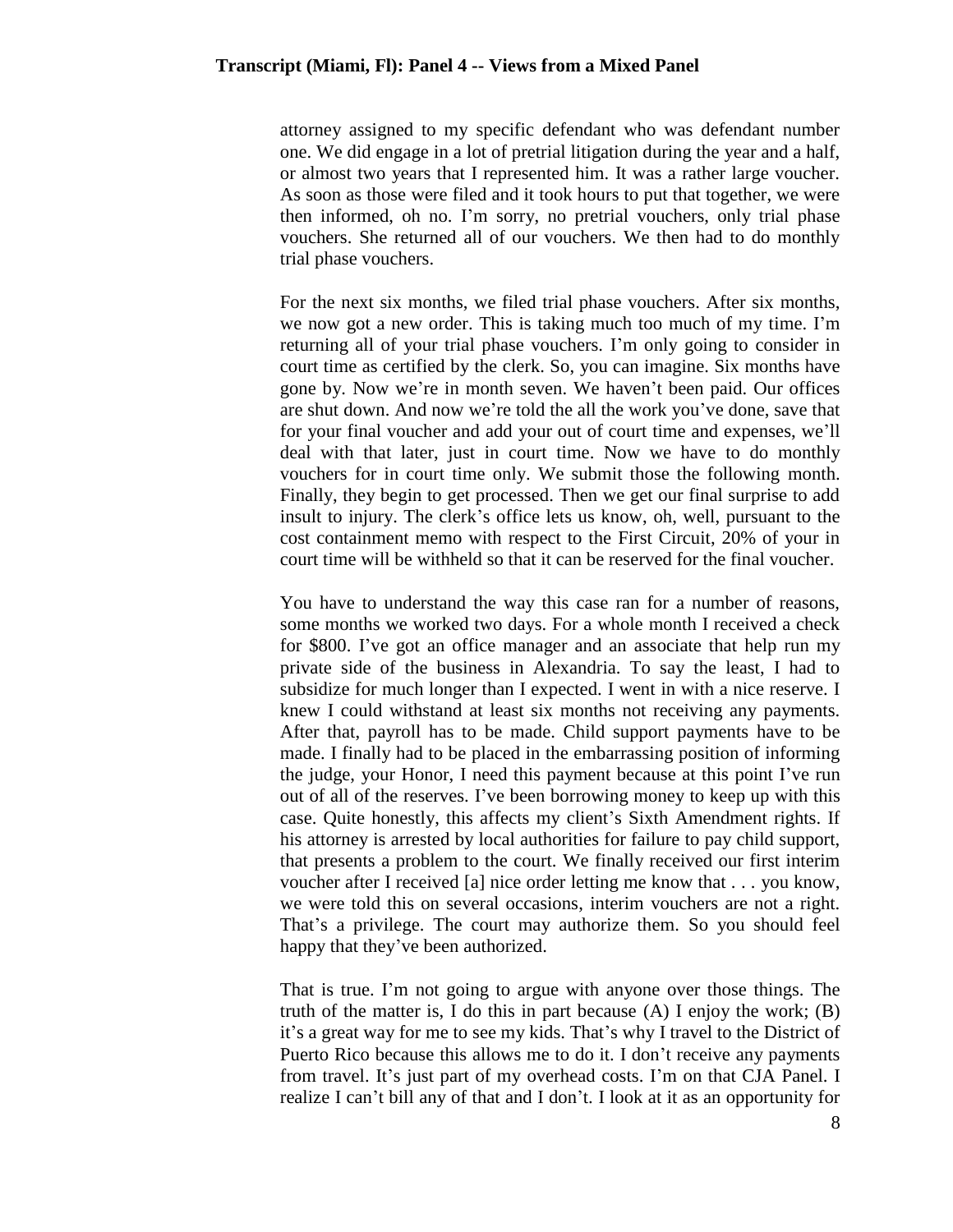me to fulfill certain family needs that I have which is good. I am very proud to serve on the panel. And in Puerto Rico, I don't do other work. I don't do bankruptcy work. I don't do civil litigation like I do in my home district. Because realistically for me in that district, it's only about seeing my family.

But I'm here today to publicly talk to you about voucher averaging and all of the other problems in that district because I can assure you the vast majority of the members of the panel are not in a position to talk to you. Because they understand. They fear that talking to you publicly may result in them not being on that panel. That's a major problem. They want to correct the system for the sake of their clients, not just because of them. In Puerto Rico, given the economic situation, it's not like they have other places to go. On the bright side, CLE programs that are offered by the federal public defender service in both districts, outstanding. And in terms of the competence level for individuals who are accepted on the CJA Panels in both districts, best in the country in those districts. They really are outstanding attorneys who do the best they can for their particular clients. That's part of the good news.

In Virginia, I can tell you not only are they excellent lawyers, the system really works. I rarely receive payment on a voucher in less than three weeks once I submit it in Virginia. And the cases move. Like I said, we get Speedy Trial Act is observed. Now, at the state level it's the complete opposite. Virginia, unfortunately, has a reputation of having some of the worst compensation levels for indigent defendants in the country. So here you have a wonderful example of where the system works because the judges have taken the initiative to make certain that criminal defendants get representation at the level that they deserve. The attorneys are allowed to receive the resources that they need. I'll file whatever motions I need to, to get experts and that's usually respected. I've never had a problem of a voucher cut in the Eastern District in Virginia. I've never had a problem with an expert being turned down. I've been able to move those cases appropriately for those clients.

In Puerto Rico, I can tell you since sequestration, basically almost all vouchers are cut. They're cut two times. They're cut by a CJA clerk. Sometimes that can be \$100, \$200, \$300 worth of cuts. Then it goes to the judicial officer. The judicial officer comes back sometimes with thousands of dollars of cuts based on reasonableness. In the specific incidence, where we had a major multi defendant case, on averaging, I had an instance where I had a seller, a low level individual in an eighty-two defendant case. That seller unfortunately in the indictment wasn't identified with any of the murders that were set forth in the indictment. But when we got to the discovery, when we got to plea negotiations, that played a role in terms of differentiating him from the offers that were being made to the other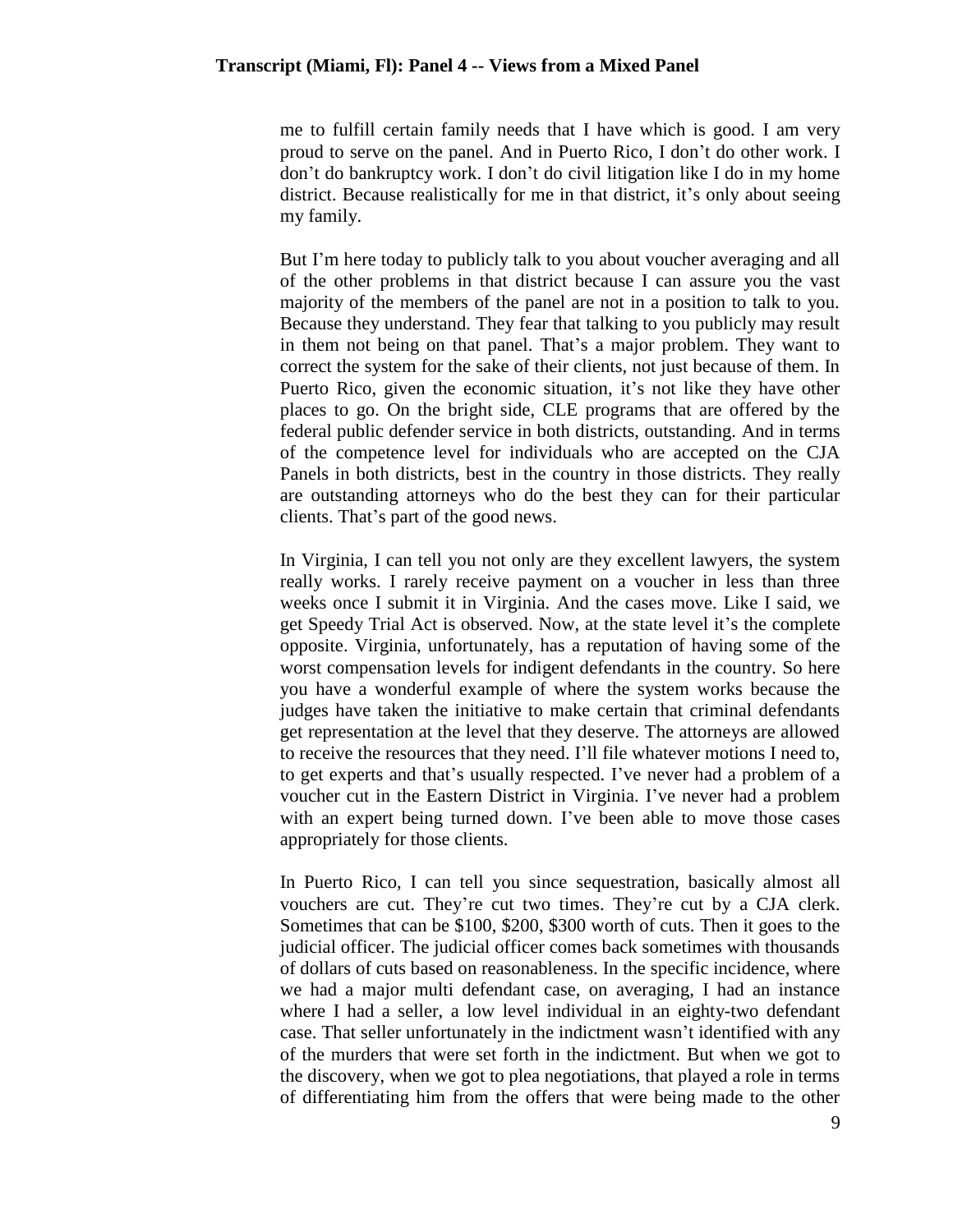sellers. That made it very difficult for my client to accept. His level of education didn't assist. At one point I had to consider whether or not I needed to bring in an expert on competency for that individual. I learned later, it really was more his stubbornness. It wasn't his mental capacity.

When the voucher went in for that case because of the time it took to get to settlement, I received a memo from the judge who instructed me that, well, that because the first twenty-two defendants who had pled out, had reviewed discovery up to so many hours . . . I understand that your number of hours of discovery in review is excessive and therefore I'm cutting it by something like fifteen hours. Wait a minute. I had to then research, I had to respond to the memo. I had to look up all these twentytwo codefendants on the docket to figure out most have pled out within five to seven months of the indictment date. Whereas mine took almost a year. And there were three additional discovery packages which had been issued since, five months had passed.

Again, once I laid out all of the differences between my client, between the murder issue, between the difficulty in plea negotiations, and set it up. That probably took about four hours of my time to respond. I would have at least expected a memo back from the judge saying, I've considered it and here's what we're going to do. I'll cut this or I won't cut this or something. No, once I submitted my response to the judge's memo, the next thing that happened was, about two weeks later, I received a check as cut by the judge, no response, no information, no nothing. Those are some of the issues and I really appreciate your time.

- Reuben Cahn: Than you, Mr. Milanes. Ms. Puglisi.
- Sabrina Puglisi: Thank you, I'm here on behalf of FACDL, but I am also a panel attorney and a former assistant federal defender, so I do understand the importance of indigent defense. For those reasons, I think the two most important issues that I would ask the Committee to review would be: (1) removing judicial involvement with respect to the review of vouchers, the appointment of experts and investigators; and (2) increasing the compensation for attorneys, but most importantly—cause I understand budgetary concerns—the fees that are approved for experts and investigators are subpar. The government has tremendous resources to be able to investigate cases. Hire the best experts. We as defense attorneys cannot provide the best defense for our clients if we are not able to be able to obtain the best experts and allow our investigators to do all that is necessary. That's all I'd say at this time and accept your questions.

Reuben Cahn: Thank you. Ms. Salvini.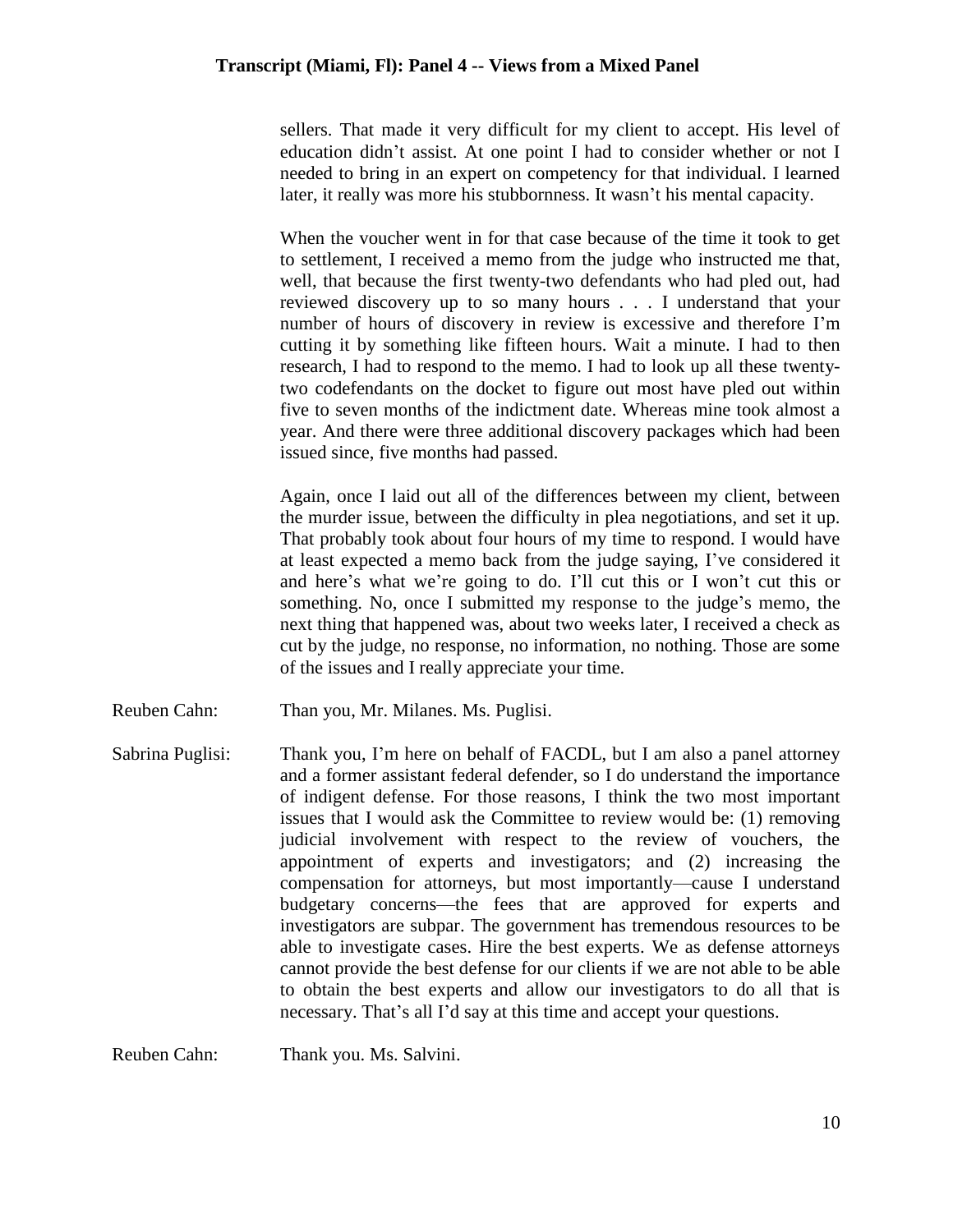Jessica Salvini: Thank you, it truly is an honor to be present here this morning, testifying—I guess it's the afternoon now—testifying before you. I want to begin first by giving you a little more information about my background. I'm licensed to practice in both South Carolina and California though my practice is wholly in South Carolina now. I have a small law firm, consists of myself, my law partner, an associate and two paralegals. Our practice is a general practice. It's both federal and state based. A wide variety of criminal and civil matters. Both my law partner and I are panel attorneys. In fact, I have served as a panel attorney for approximately twelve years in the state of South Carolina. In addition, I also serve as the chief judge for a municipality in South Carolina that I don't practice in where I do hold court once a week for bench trial and pleas and jury trials approximately once a quarter.

> In addition, in South Carolina, our district panel representative has approximately three individuals who volunteer. Essentially they're panel attorneys to assist him across the state in addressing issues with panel attorneys acting as liaisons between panel attorneys and the court. As well as assisting in training individuals, lawyers who are seeking to be on the panel. I serve in that capacity and I do assist him. It's volunteer. It does not take much of my time. Essentially what it involves is panel attorneys calling me if they have an issue or problem. They have a question or concern about a voucher or a problem that may have occurred in court where they've had an issue. And then I've also had the privilege of training some individual attorneys who are in private practice. They're solo practitioners looking to be on the panel. Essentially what that means is going to the district court judges, asking that they be appointed as a second chair to serve in my cases and then walking them through a federal case from start to finish. Meaning from the time of my appointment to the conclusion of either the sentencing or for, if it's a trial, whether it's a guilty or not guilty verdict that occurs.

> As a result, at least where I am at in the upstate of South Carolina, I've had the ability to at least hear what the complaints are. Be able to address what those are. There's two primary issues that I want to discuss with the Committee. I believe it's important that you hear from panel attorneys in the trenches on a day to day basis of what they're facing when they're appointed to represent individuals and what they're concerns are. I am fortunate enough to be in the District of South Carolina. I think this Committee has heard that we are doing very well in the District of South Carolina primarily because of our district panel representative, our Federal Public Defender's Office that provides some assistance to our panel attorneys, as well as we have a great working relationship with our district court judges. I believe that makes a very big difference in how panel attorneys address their cases, work their cases, submit their vouchers.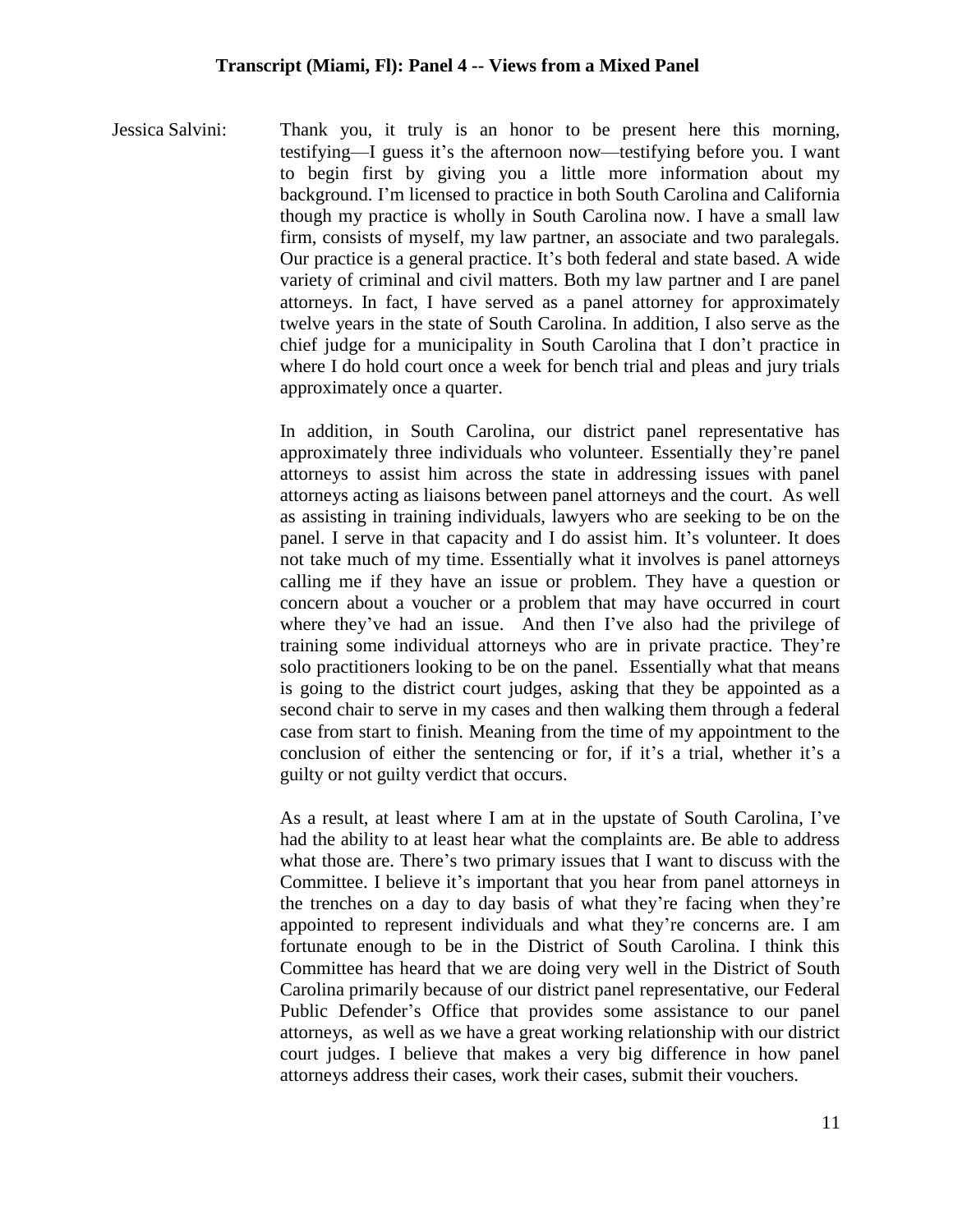The two primary issues or the two complaints I hear from panel attorneys in my district or in my area with is the upstate of South Carolina deals with two primary issues. That is multi defendant cases where they've been provided with a substantial amount of discovery. I'm not talking about the terabyte of information where there's six filing cabinets that we've all heard about where there's a discovery coordinator. What I'm references is that there's usually five to ten defendants. The federal Public Defender's Office has been appointed to represent the lead defendant and they take on that task. The remaining defendants are then appointed a panel attorney. Essentially what happens in the upstate is our U.S. Attorney's Office takes all the information that they have related to that case. They try to organize it by agency. They place it on several discs that's provided to the panel attorneys, along with a program. It's a software program that the U.S. Attorney's Office represents to the panel attorneys is going to assist them in the review and organization of anywhere between 1,000 and 10,000 pages of discovery.

Essentially what it does it takes documents and has optical recognition software that's involved in it so that you can search it, you can term search it. You can decide to search by client name or if there's a specific term that you believe is related to the person that you're representing so that that way you can understand and organize a large number of documents in a way that will help you present it to your client, determine what you need to research, determine how you're going to proceed forward with the representation of your client in that case. The problem is, however, it's twofold. The software is obsolete. Most panel attorneys do not have the operating system to be able to use the software effectively. And there are instances in which the U.S. Attorney's Office represented that they have taken this large number of documents, placed it in this program to assist the panel attorneys, and ultimately it is defective.

To give the Committee an example, this past summer I had a panel attorney call me, inform me that she had been appointed to represent someone in a large, multi-defendant case, I believe there was about ten individuals. She'd been provided with nine discs of discovery. The first disc contained this program that the U.S. Attorney was providing to her, and she could not make it work. She'd spent several hours and that was it. She'd reached the end game at that point and asked if I could assist as her local panel representative. She came to my office. We loaded the software on my operating system. I do maintain a laptop that has an older operating system, so it worked. We got the program to work.

The problem was is that I was concerned about how the documents were appearing in the program. Essentially what happens is you put in your search terms. The documents are Bates numbered so this program will tell you which documents you should look to be able to find information about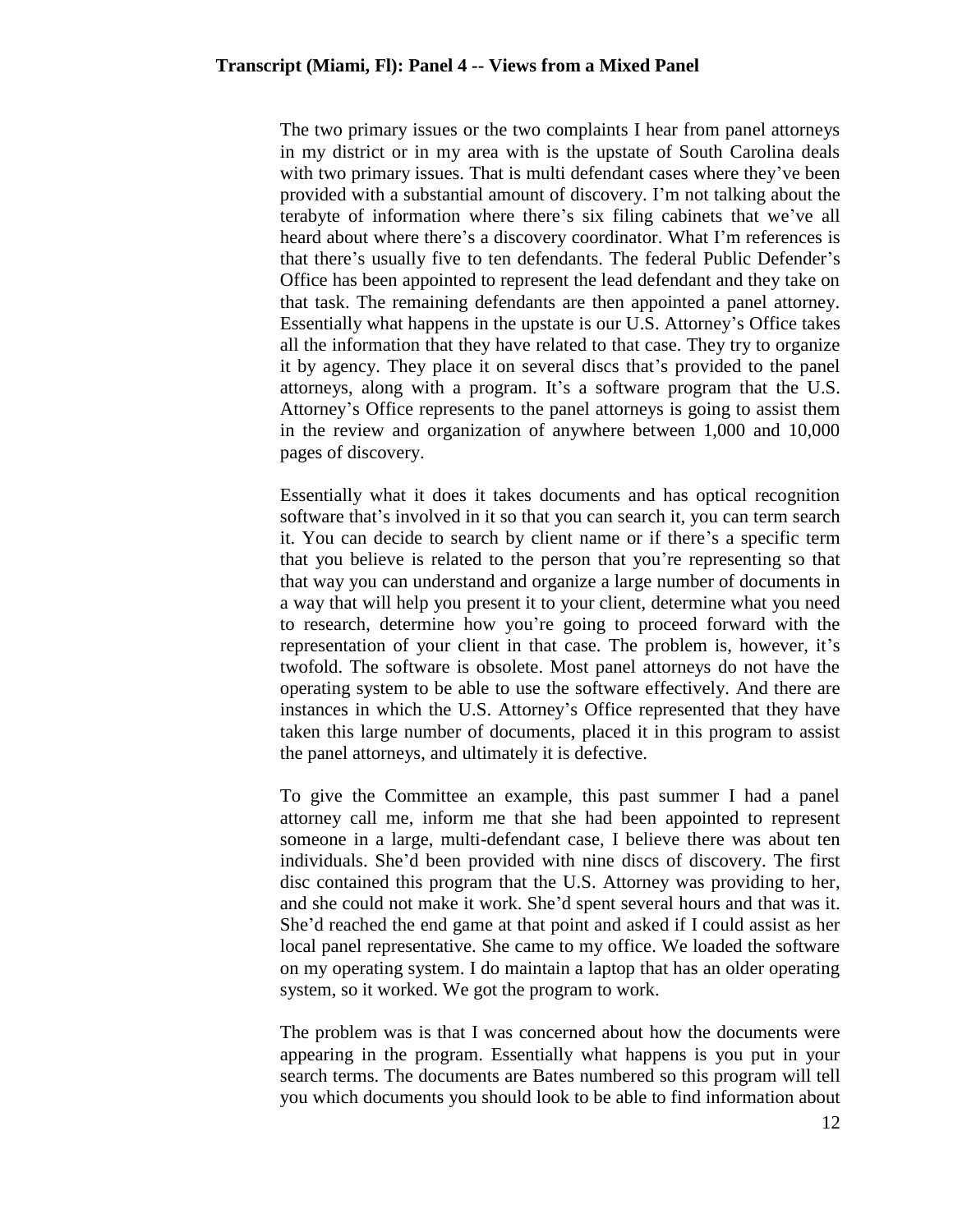your client. It gives you a list of Bates numbers and you can actually click on those links to get to the document in electronic format. We took two or three documents which I knew contained her client's name—it wasn't hand written so I didn't have any concerns about that—did our search term, they did not come up. Her question to me was, ok so now what. My response could only be one of two things. Go back to the U.S. Attorney's Office, who we have a very good working relationship with, ask them to reload it in this program and trust that it's going to work.

Or number two, you're always provided with a set of discs that has all the documents of discovery in a PDF format. So you can try to import that into a program of your choosing to see if you cans search it. You can print it and start reviewing it page by page. Ultimately what you're looking at is a document dump. It would be akin to going to the U.S. Attorney's Office and picking up six, seven, ten banker's size boxes of documents and going back to your office and starting to go through them one by one. Most of our panel attorneys are solo practitioners. I have two paralegals in my office. I just consider them to be overhead. When I get something like that it is easier for me to print off documents or identify sections of PDF's to look at electronically and have my paralegals get started. I do not bill for that. That is not on my voucher, but I have the ability to do that. I have built that into my overhead. Most solo practitioners who are panel attorneys do not have that ability. Likewise, panel attorneys are concerned that they do not have the ability to be compensated for that.

In that example, my understanding is she did not bill for the three hours she spent trying to get the operating system to work. I certainly did not bill for my time, we spent about an hour, an hour and a half trying to get things organized so that she could get started with the discovery review. The printing that she did of the documents that she did eventually take to the jail to show her client, it is my understanding that she did not submit any type of request for compensation for that. Certainly what this Committee has heard is that there has to be a way to level the playing field between the U.S. Attorney's Office, the panel attorneys, and even our Federal Public Defender's Office who has a lot of resources. It certainly shouldn't, in my opinion, fall on the federal public defender's office to then provide services for their panel attorneys, without there being some type of issue to address with conflict.

I don't know what the solution is with the exception of asking the Committee to consider a couple of things that you have heard. First of all, in the District of South Carolina, we have a panel administrator. I cannot tell you what a difference that has made and how valuable that attorney is to our panel in South Carolina. I have been a panel attorney for twelve years. I have seen from the start to finish exactly what the difference has been once she came on and started assisting panel attorneys with the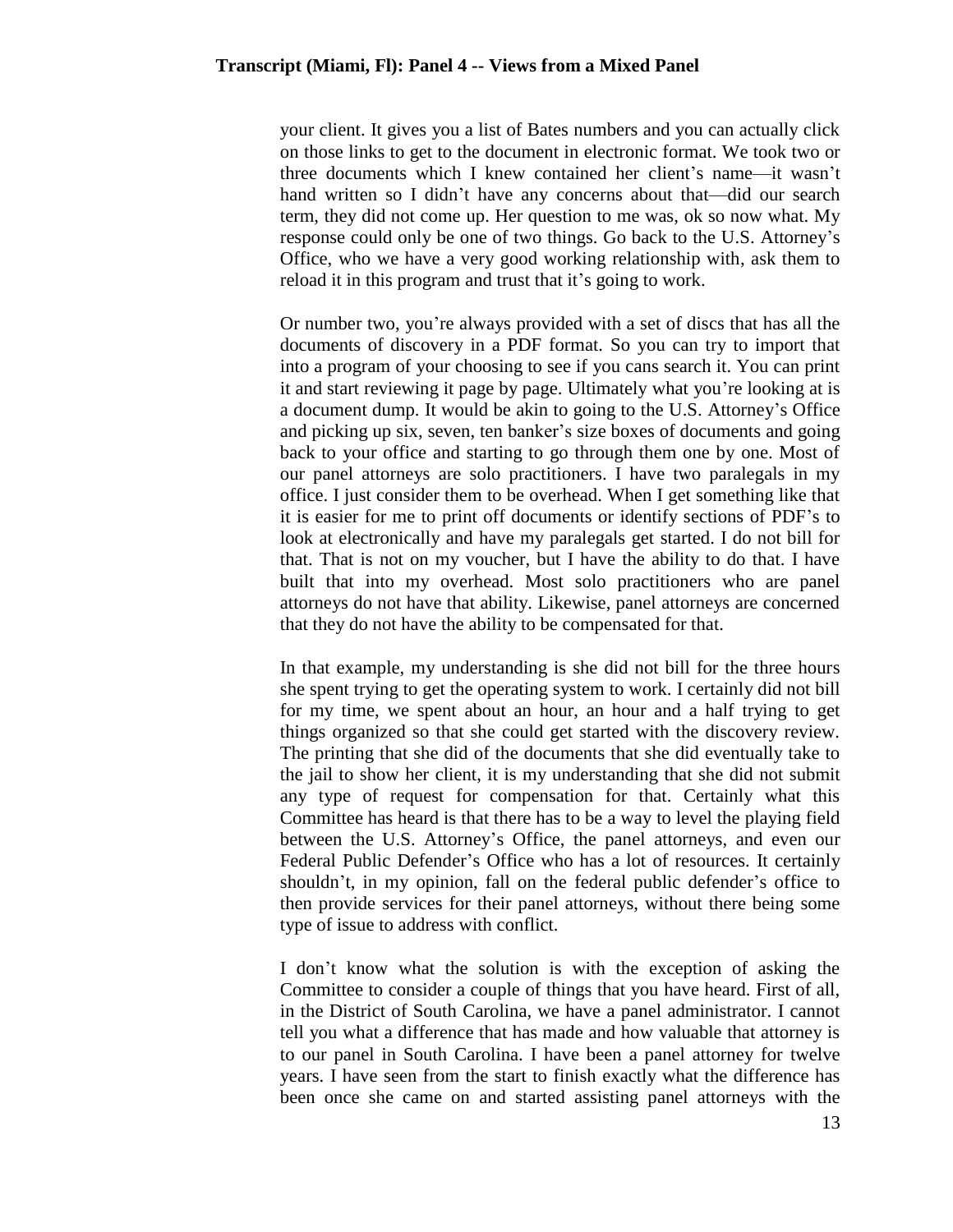review of vouchers. It has been invaluable. I think the Committee has heard that in South Carolina, the amount of vouchers that are cut systematically has dropped drastically. We in South Carolina do not have the problem of averaging vouchers. Our district court judges, at least in the upstate where I am at, understand that our panel attorneys have issues like that described for you with this discovery review in multi-defendant cases.

If this was a law firm or this was a business, our panel attorneys would have someone that would assist them. We don't have discovery coordinators in the upstate for multi-defendant cases where the documents only consist of 1000 to 10,000 pages. We're talking on six, seven discs of documents, there is not going to be a discovery coordinator. What's going to happen is what I described for you. The U.S. Attorney's Office is going to try to assist. Our judges, at least in the upstate, recognize that there are going to be some problems with this program. Attorneys are concerned that they are relying on the U.S. Attorney's Office to tell them what documents are relevant to their client and they simply can't do that.

However, like our panel administrator, if our panel attorneys had an individual who was either on the panel appointed to represent an individual in that multi-defendant case or someone who was simply on the panel who could be appointed to serve to assist in the initial preparation and organization of the discovery for panel attorneys, it would be most beneficial for them. Especially if there was funding for them to be able to do it. I want to give the Committee an example.

In, at least in the upstate of South Carolina, civil litigation attorneys who deal with large scale discovery and civil litigation have the ability and often contract with different providers to take those documents, scan them in, make them searchable. There is actually a service provider who does do that service for those attorneys. It requires licensing for each attorney in the office who uses it, but it does result in a cost effective and time effective way to be able to review large scale discovery so that it isn't just a discovery dump of documents that has landed in the lap of a panel attorney who doesn't have the resources to handle it. If there were an individual who was appointed to handle that for the court even, at the outset I think I mentioned in my written testimony that I believe at least in the state of South Carolina, in our district, our judges are trying to help our panel attorneys. If they're made aware of what is required or what is needed in order to help level the playing field, I do believe that they would be amenable to holding . . . even if it's an ex parte conference to address what needs to happen in order for panel attorneys to have the resources they need to be able to proceed forward with effective representation of their clients.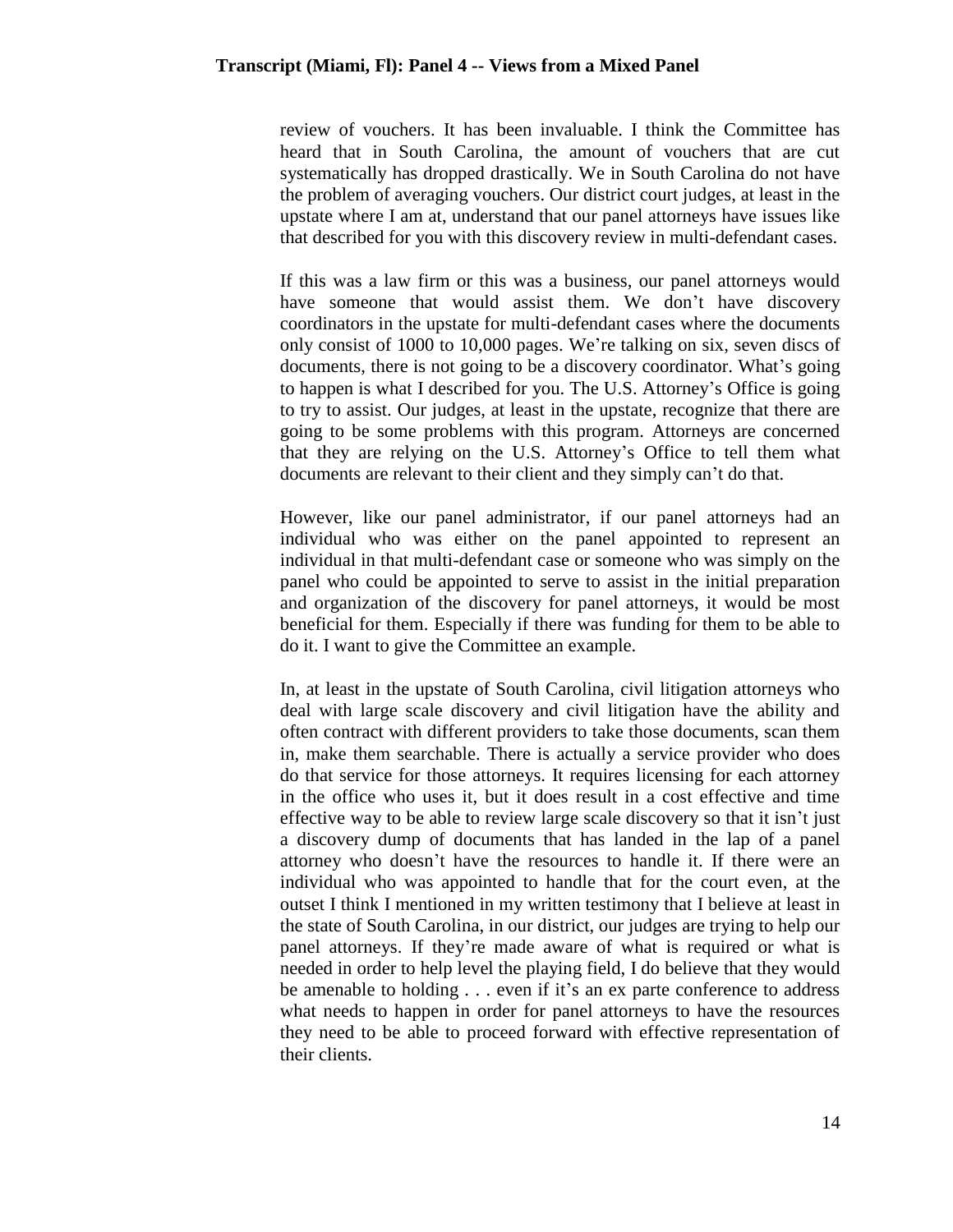This sort of spills over into the issue of voucher cuts because panel attorneys even in the upstate of South Carolina where I am at dealing with my list of panel attorneys, they still fear voucher cutting. Most of them do not bill for any of their administrative work. They do not set forth on their voucher having to print documents. They don't submit on their voucher anything that deals with the administrative aspect of the representation of their client even if they're struggling with the overhead in their office. It is a problem for them. They're not compensated for that. There's also the issue of whether or not they should be asking for that. We are very fortunate in South Carolina to have individuals on the panel that I feel privileged to practice with. They are seasoned attorneys. They are good lawyers. They are doing this type of work because they enjoy it. They want to represent these individuals. They don't have to.

They should be compensated for the amount of time that they put in handling the administrative aspect. Just in terms of in these multidefendant cases which is what I'm focusing on, being able to have the ability to take these documents, organize them, be able to search them. We're in the day and age of technology that this is available to lots of attorneys, not to panel members. It's not available to panel members at least in my district unless they're willing to rely on the United States Attorney's office. I think that is something that has to change. If there is an individual like our panel administrator who can assist panel attorneys in being able to handle these multi-defendant cases and use the technology that's available to other attorneys in the civil arena, it will be more cost effective and time effective for panel attorneys. I'm not saying it's going to level the playing field, but it's certainly going to help. Thank you.

- Reuben Cahn: Professor Bascuas.
- Prof. Bascuas: Good morning. Let me very briefly touch on my background so that everyone knows how I'm approaching the topic. I was a white collar criminal defense young associate when I first graduated law school at Zuckerman Spader in their office here in Miami. After clerking, I was an Assistant Federal Public Defender for three years, again here in Miami. Since 2003, I've been a professor at the University of Miami School of Law. But in the last fourteen or thirteen years now, I've always practiced. I still do criminal appeals in the Eleventh Circuit. After getting tenure, I started a clinic at the law school where students brief cases that the federal public defender refers to us. They're very simple, single issue appeals, usually a Sentencing Guidelines issue. The students participate in the briefing of those cases to the Eleventh Circuit Court of Appeals. In addition, I have a very, very small private practice where former colleagues will ask me to help them with pretrial motions or with appeals. So I keep a foot in practice.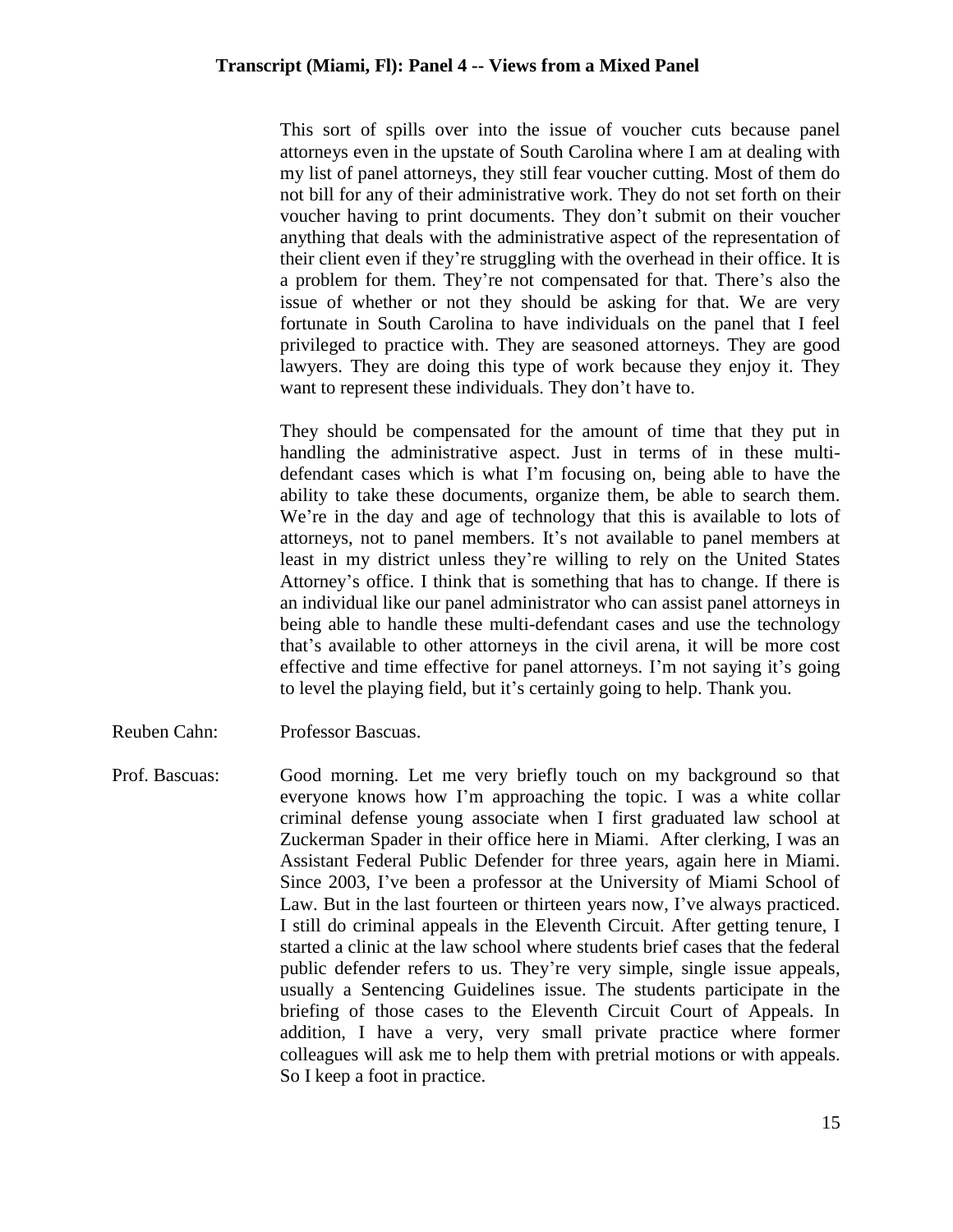My perspective on the Committee's work is not one from anyone who's ever had to file a voucher or go begging to a judge for money. I sympathize with those who have done that because it sounds incredibly unpleasant. I think that clearly the Committee's going to have to deal with a lot of very nuts and bolts issues in, for example, multi-defendant cases and with electronic discovery. I know that the Committee has heard a lot about that already just from the conversations at the reception last night.

What I want to do is try to contextualize some of that because this has been evident to me for a long time, mostly from my appellate work which is that the attitudes that are reflected in the Prado report, the Judicial Conference report of 1993 in the Vera Institute report and most emphatically I would say in the NACDL report of last year are not unfamiliar to me. There are federal judges who do not really understand what it is that criminal defense attorneys do. I think that's simply the product of a lot of federal judges coming not from a criminal defense background or even a prosecutorial background necessarily. I think that's also, as my written testimony goes on and on about, a product of the Sentencing Guidelines regime that's existed since November of 1987.

The most pernicious part of that whole thing, and there's lots of pernicious parts, is the commentary to the acceptance of responsibility guidelines that says putting the government to its burden of proof is somehow a blameworthy act. As long as that is any part of the law of the United States of America, my position, my thesis to the Committee is that you cannot do an effective job if you don't address that. The reason is that we're talking about how much money and for what and experts and vouchers and reports. At the same time, the branch of government for whom all of this is done really doesn't appreciate the fact that defense counsel's role is a necessary one. In fact the law tells them that they're doing something that's censorable by making prosecutors work and write motions and draft responses and go to trial and bring in witnesses and prove their case.

As long as that is the ethos of the Judicial Branch of the United States of America, you can't fix the Criminal Justice Act problem because the judges who are the priests of the judicial branch and are always going to have the last word as long as Criminal Justice Act representation is in the judicial branch. You can put administrators and panels and boards and committees in between a judge and the attorney, but the judges as a group will always have the last word. It's the judicial branch. That's the way it needs to be.

I don't agree with Judge Gleeson's comments earlier in the previous . . . are we the panel? I guess we're the panel . . . in the previous panel that the appointment of attorneys is not a judicial branch function. It emphatically is. The Supreme Court routinely appoints attorneys to argue positions that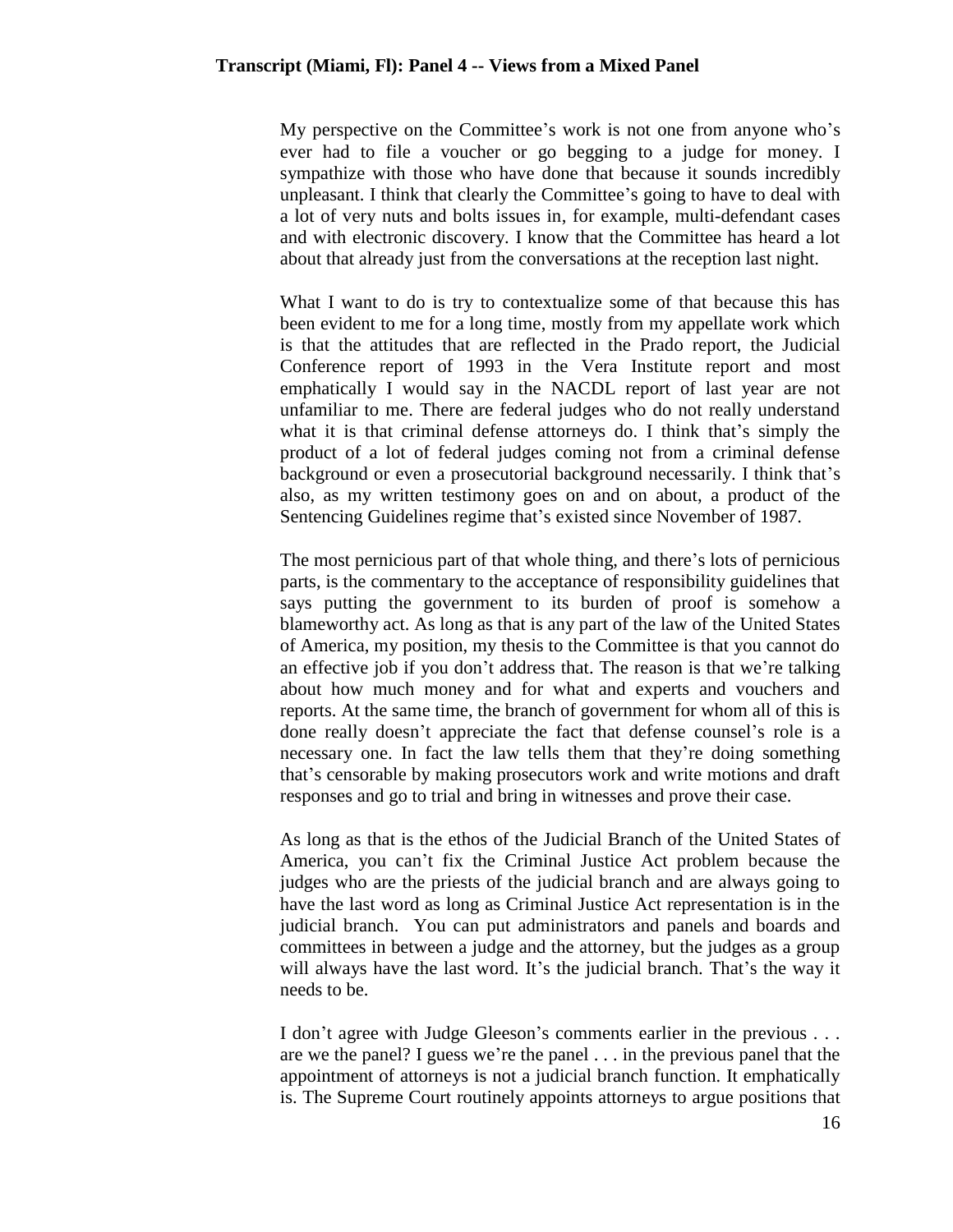no one else will argue. I think the last time they did it was the Defense of Marriage Act case because the administration didn't want to defend the law, so the Supreme Court said that's not problem, we'll appoint someone who will. Usually it's a professor who they appoint. They do this in innumerable cases. This is the genesis of *Gideon v. Wainwright*. *Gideon* was not the first case where they appointed counsel. The appointment of counsel before *Gideon* was done on a case by case basis. But judges have always appointed counsel, expert witnesses. There's a case I teach from the 1870's where the Supreme Court of Wisconsin said yes the judge can appoint a forensic accountant in this case. Judges have always had the ability to draw on whatever professionals they need to have an adversarial presentation to get to the bottom of things.

So, I think there is a theoretically and traditional customary justification for the appointment of counsel in all kinds of cases, particularly criminal ones, to reside in the judicial branch. But that judicial branch needs to have a culture and an ethos that values and understands adversarialism and sees defense attorneys as a necessary resource for the getting of information. What the guidelines did is, they replaced both lawyers, prosecutors, and defense attorneys, with the probation officer who's presentence investigation report becomes the conclusive facts of the case. When the guidelines were mandatory, that was true even in cases tried to a jury. There was a case, I forget the name of it because I'm not good with case names, but where even acquitted conduct could be brought into the PSR and then you'd be punished for that. That is not an adversarial system in any way, shape or form.

As Mr. Milanes was discussing earlier, I too have gone to South America to spread the gospel of the adversary system with the Department of Justice and the Department of State. I went to Colombia twice. My presentation was different. I talked about how the adversarial system exists in all common law countries and is adaptable to every country's particular traditions and is different in all fifty states as well. That's the genius of the common law. The reason the common law has persisted for hundreds of year is because it is adaptable. But it's not adaptable so much that you can replace it with an inquisitorial system and not have consequences. We have a schizophrenic judicial branch that pays for a probation officer to investigate defendants and then pays for defense attorneys to contest those allegations. That makes no sense, I respectfully submit.

I think that the recommendations in my written testimony are sort of baby steps except for the last one. Which is that the probation office at this point in time, given that the Supreme Court has emphatically said, emphatically said there is no place in our system for this inquisitorial mode of justice. In other words, nothing in my written testimony is the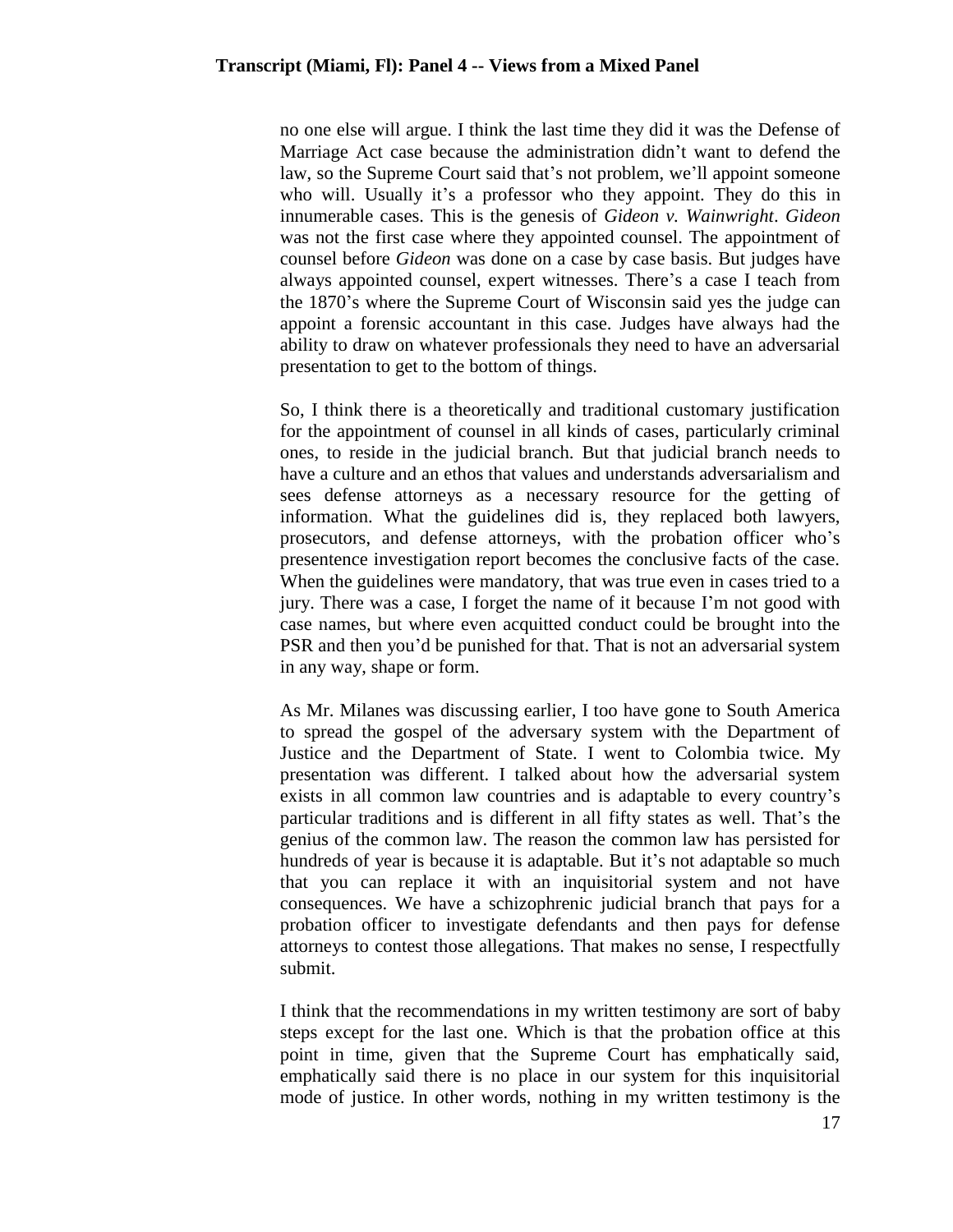mad ramblings of a law professor. None of it. All of it is carefully cited to Supreme Court majority decisions. The law of this country is that the whole guidelines system is inquisitorial, non-adversarial and unconstitutional. The judicial branch is structured in a way that does not reflect those holdings.

I submit that the task this Committee faces would be rationalized and make a lot more sense if it were a step in the direction of divesting the judicial branch of the probation office which sees itself and says on its website we are law enforcement officers and U.S. district court employees. That's crazy talk. That is literally absurd and makes no sense. You cannot be both a law enforcement officer and a district court employee. That is why the U.S. Marshal Service is within the Department of Justice, where it's always been.

I think all the complaints in all those reports from 1993 forward, Prado, Judicial Conference, Vera Institute, NACDL, the Gleeson Report, all of them, are symptoms of what the Supreme Court dealt with in *Booker* that we have not The judiciary has not had to value defense counsel because in the vast majority of cases, which is the point of the large number of pleads and the very low number of trials, in the vast majority of cases, all there really is for defense counsel to do is object to the PSI. It is very difficult for a judge who doesn't have any criminal experience to take that, to look at that, and think, I'm going to give you a voucher for all this investigation and all this stuff and all you filed in this case is the objection to the PSI. Because they don't understand that the reason that defense attorneys are basically fighting with one hand behind their back because of the acceptance of responsibility guideline and the PSI and all the law built around that which my written testimony merely glimpses. That's sort of my macro view of the thing that puts all the little problems you're hearing hopefully in a slightly different light. I'm happy to answer any questions that might provoke.

- Reuben Cahn: Judge Fischer.
- Judge Fischer: There's almost too much to deal with here and we all thank all of you for being here and for your very blunt and frank testimony, which is exactly what we need in our investigation. Our Chair, Judge Cardone has indicated to us to find the facts and make the best recommendation that we can, bold or otherwise. I'll start with Mr. Bright. There are a number of concerns that you raised. Let me go to maybe a solution. You mentioned two things in your written testimony. One is the need to have a national system to evaluate capital attorneys and another talks about budgeting issues. So, with regard to the national system, could you tell me a little bit more about how you see that, if you've thought further and maybe come up with some concrete parameters or methods, and then your thoughts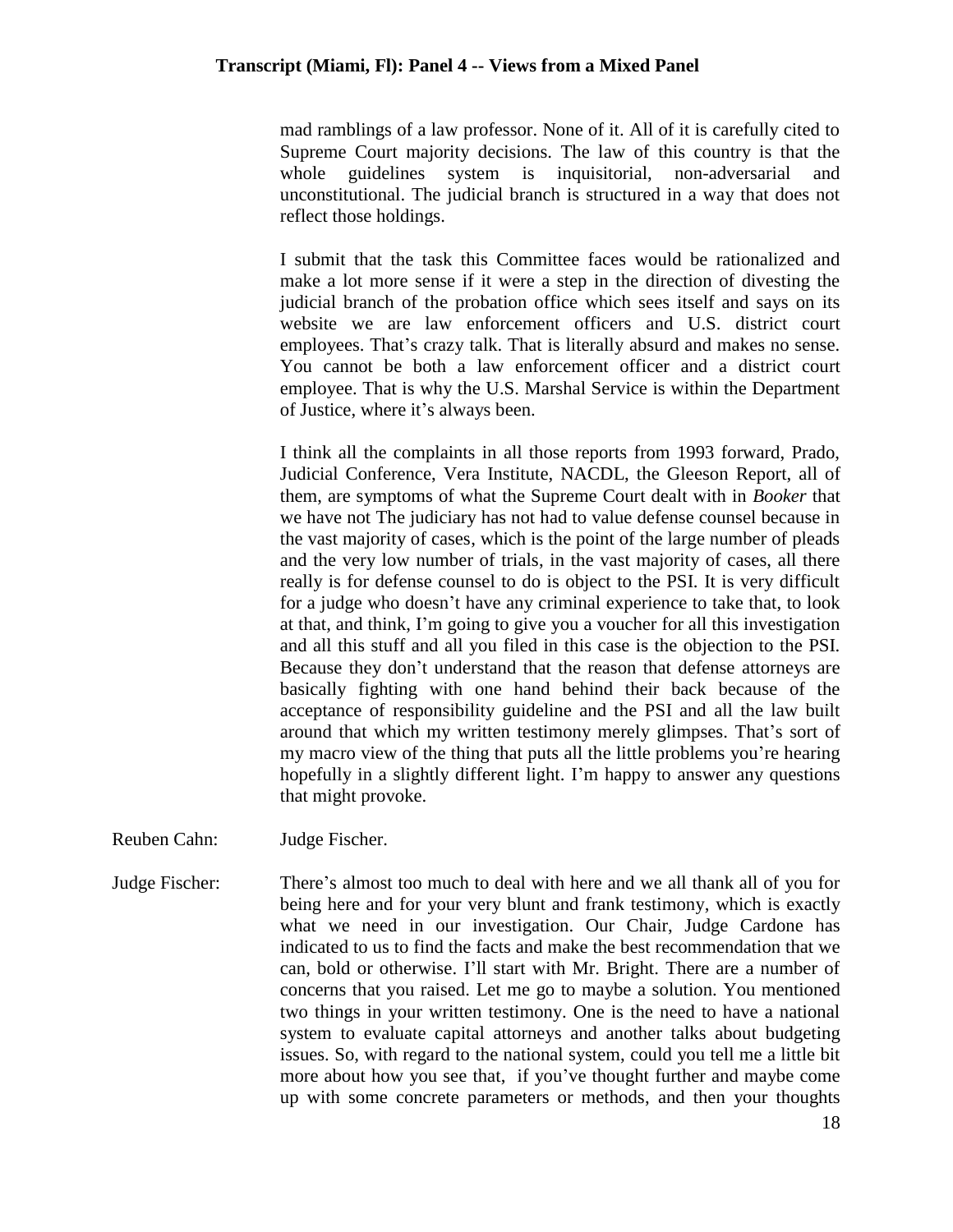about a budget. Because I've been thinking about this too and talking to my local public defender. Do you see that as some sort of a national budget or would we have individual local budgets as I think we do for our CDOs and FPDOs? How would they go about presenting that on their own if we made that bold proposal that you suggest? Could you address those?

Steve Bright: Thank you, Judge. I think with regard to the first question about the organization, we see that already on localized basis all over the country in two different ways. I mean, one, the capital habeas units that handle habeas corpus cases in say Pennsylvania, the Philadelphia capital habeas unit and others throughout the country provide lawyers who do nothing but represent people in capital cases, are absolutely specialists on it, have mitigation specialists, investigators and all those people in-house and provide quality representation, and have an expertise particularly in the habeas corpus law which is more important sometimes than the state law once the person's been sentenced to death. Because once you're in federal court, it's all just a matter of trying to get around all these procedural hurdles that the Congress and the court has created to try to get the merits. We have that.

> I don't see why that can't be expanded. First of all I don't see why we don't have those in the places that need them the most. It doesn't make any sense to me, and why we have these totally incompetent lawyers representing people in those places, but I've already addressed that. The second thing though are the capital habeas resource counsel that have provided lawyers for example in federal death penalty cases, when there are obviously not that many federal death penalty cases, but I think David Brock and Kevin McNally and those few have tried to make sure that when there are those cases, there are capable lawyers lined up to represent people in those cases. Depending upon the size of the problem, you expand that to be as large as it needs to be.

> My view about it is that you need to have people like them who know the qualifications of the lawyers recommending the people. My understanding is a lot of judges, even though it's in the statute that you have to ask for their input, don't even do that. Sometimes appoint whoever the local show horse is, but who often is a person who may be a show horse but does not really know anything about capital cases, has never handled any before. Sometimes that results in disaster. It has a number of times in both trials and post-conviction.

> My view about it would be that you would have an agency that would actually provide the lawyers because I think we know now beyond any doubt that those agencies are able to provide competent, capable lawyers to do that. The other model that's sort of out there is the California Appellate Project which is an agency which provides lawyers in death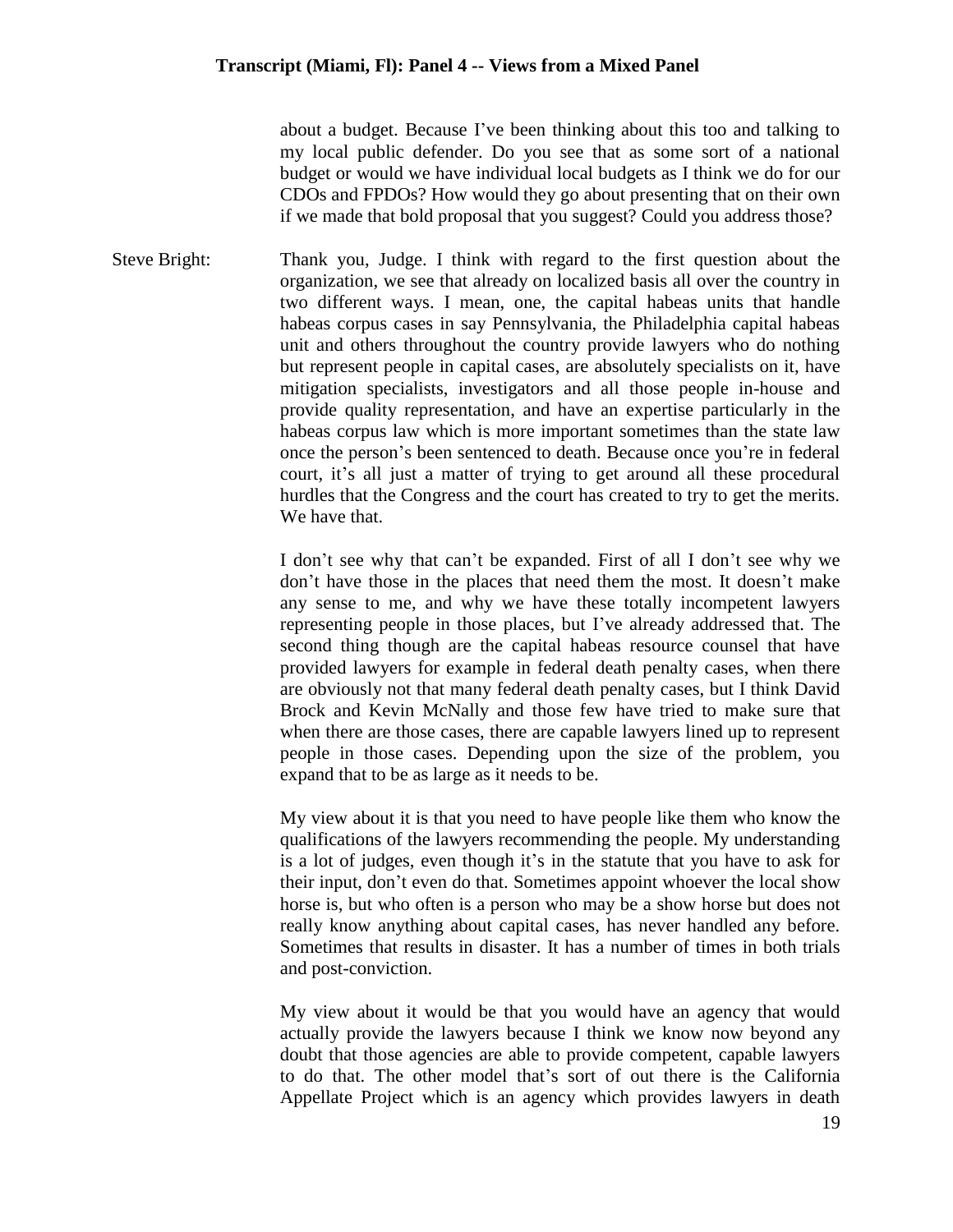penalty cases in California and does use private lawyers who are carefully screened and capable, hopefully, of doing what they're doing but who also are supported by the lawyer of the California Appellate Project in what they're doing.

The budget question, I wasn't quite sure what you were asking me.

Judge Fischer: If we're going to take this out of the judiciary or at least take perhaps the budgeting out of the judiciary, how do you see that working? Will there be a national budget that somehow would be divided? Would there be local budgets? How would we support that process?

Steve Bright: Well the federal government, I would think it would be a national budget and I would think these agencies would be funded by the national government. We have now in some states and it's made a huge difference. We have in some states, we used to send a huge number of people to death rows. We now have capital defender offices. I mean, in Georgia we didn't have a single death sentence last year; that's because we have a capital defender office. Used to be we had fifteen or twenty a year when just anybody with a bar card and a heartbeat could represent somebody. But now, and same thing happened in Virginia, we now have four capital defender offices, trial offices and have all but ended the death sentences there. It seems to me it has to be nationally funded.

> Obviously the funding has to be allocated to where the cases are and where the problems are. Certainly in post-conviction when we're dealing with cases out of state courts, that's the states of the old confederacy, the death belt, that's where the death penalty is being imposed. It's not being imposed in Vermont. But it is in Texas, and Alabama, and Georgia, in those states, Florida, that historically have been the states that kill a lot of people. That to me is not a terribly challenging thing to do. I think trying to get the whole system, where you had the whole federal defender system, that is a more challenging task. But it's not one that's beyond our capability to do it if we really put our mind to it.

Judge Fischer: Thank you. I don't mean to skip over anybody, but I'm trying to focus and I'm sure we'll talk to all of you. Mr. Milanes, we've heard some testimony, I don't know if you were here already, about Puerto Rico, and we have the written testimony. A couple of things that you said I'd like to follow up on. Do you personally, or do you have a sense that the lawyers bill differently in the two districts in which you work, especially with regard to requests? We've heard repeatedly about some lawyers now don't even ask because they know they won't get. Is that happening in Puerto Rico? Are they not putting in vouchers? Are they not requesting experts? What's your thought?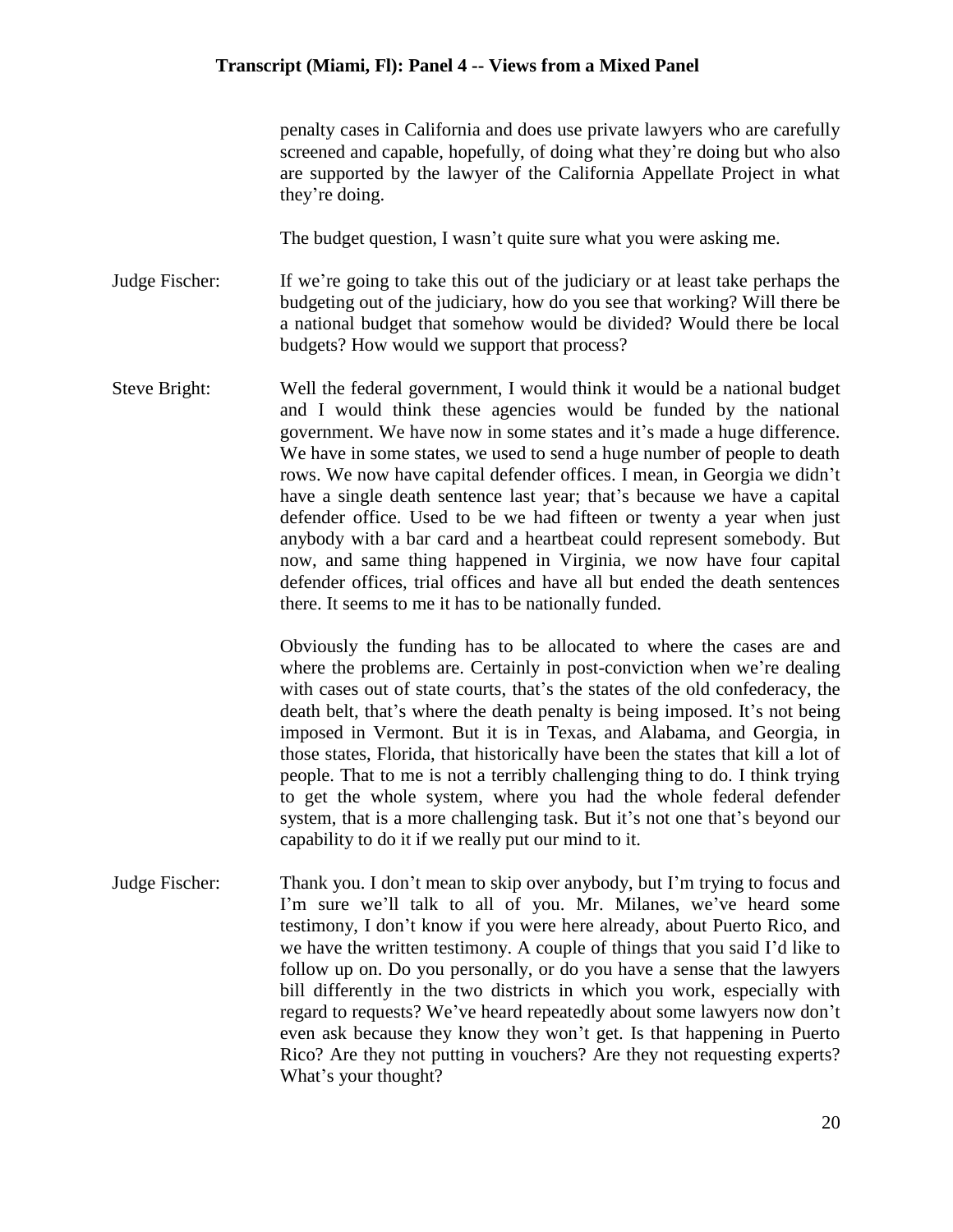- Juan Milanes: I think I put in my written comments the Spanish phrase "los golpes enseñan," you know, "the beatings teach." The problem is when you repeatedly ask for something and you repeatedly go through the route that we're told we're supposed to go through to obtain resources and you're constantly told . . .
- Reuben Cahn: Mr. Milanes, can I interrupt and ask to pull that in front of you? Thanks.
- Juan Milanes: And you're constantly told no, there comes a point where you get the message. The message is look, you know, you are here to provide the minimal service required to allow these individuals to be processed by the system. That's the message that is obviously sent in the district. Quite honestly, that's not the same message that I see in Alexandria at all. We have this problem where ... you know, and it is judge specific. There are some judges that quite honestly in the district don't have this issue of, you know, arbitrarily cutting vouchers or refusing to provide resources. But ever since sequestration in particular, there seems to have been this message that went out to the judges: "cut cut cut, watch the budget, we need to make sure the money's not spent".

Suddenly, we started getting all sorts of memos and court directives. For example, right now in the district of Puerto Rico, if you do not reside in the metropolitan area or have an office in the metropolitan area of San Juan where a little less than half the population lives, well then you can kind of forget the idea of serving on the panel. The panel has had the problem of not having enough attorneys, because Puerto Rico's one of the few districts in the country that routinely has over 100 codefendants in one case. Well, you can imagine. If you have a panel with roughly seventy to seventy-five attorneys, you're going to have to go outside of the panel in order to find an attorney for each one of those defendants.

Now, there's a memo that came out that told us, point blank, doesn't matter where your office is located, the court's only going to pay round trip travel cost to and from an office of half an hour, point five. Doesn't matter where your office is, we're only going to pay .6 for travel to MDC. I find it absurd. I really do. In order for me to conduct an investigation and go find witnesses and go meet with people in Mayaguez or Humacao, which is outside the metropolitan area on an island that's 100x35, 100 miles by 35 miles. I have to go to the court and file a motion to request travel to go to that part of the island. Otherwise that travel isn't authorized.

In Virginia, it's a round trip of 104 miles from my office to go and see a defendant at the Rappahannock Regional Jail if and when he's not being detained in Alexandria. I don't have to file any motions for that. If the case has to do with an incident that occurred in Stafford and my office is in Reston and I've got to do 100 mile trip, it's of no concern to the judges.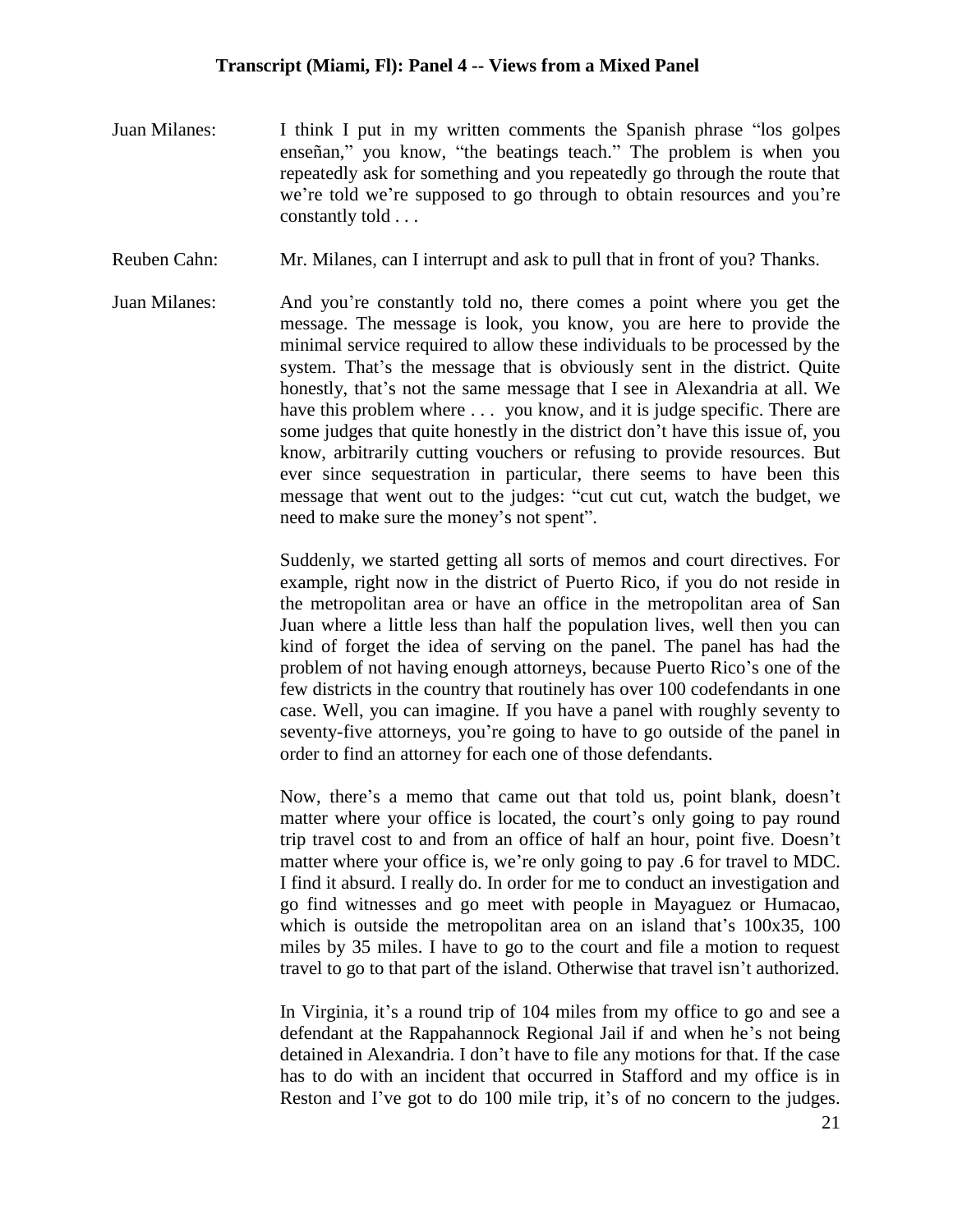I've got to do my job and it's never questioned. In Puerto Rico I know of a number of attorneys who have been told, when they filed their motions non pro tunc no, sorry, you didn't ask for it ahead of time and I don't see why it was necessary.

Again, this issue of things such as transcripts. 128 days of trial, it's very difficult for me as the attorney to remember everything that was said by all the 50 plus witnesses of both sides went through. The United States can ask for any transcripts that it wanted and it got all the transcripts that it needed for its case. Finally one of the defense attorneys at the very least filed a motion saying, your Honor, it's less expensive for us to get transcripts that the United States has already paid for. Can we at least get those, to level out the playing field, and the judge allowed us to do that. The United States didn't request the transcripts I needed. They requested the transcripts they needed. So it's very limiting. We ended up paying out of pocket for some transcripts that we just desperately needed even though the court isn't going to reimburse us for it. That's fine. I'm going to do what's necessary for my client.

But it's problematic that I should have to do those sorts of things just to be able to provide really what is the minimal level service. I don't think that's what we're supposed to be paid to do. We're supposed to be providing really the best defense that that client deserves. Thank you.

Judge Fischer: Let me ask Ms. Puglisi and then if Mr. Felman and Ms. Salvini have thoughts, please add. We've heard two different concepts from judges including those on our Committee. One is a level of discomfort in reviewing both vouchers that contain confidential information, not privileged information, but maybe things during the course of the litigation and in an interim voucher that judges are uncomfortable with, and a lack of comfort evaluating certain experts and knowing the lawyer is retaining an expert or wants to do that.

> And on the other hand we've heard comments from judges such as, well, I review things like a motion to suppress when I know your client has confessed or the drugs have been found in his closet or whatever, and if I exclude that I still put that out of my mind. So what are your thoughts on those things? Even if you would prefer complete independence from the judiciary, if that's not to happen, what are your thoughts on the judge maintaining that kind of interim review especially. Ms. Puglisi, would you start?

Sabrina Puglisi: The problem is it would be nice to say that all judges are neutral and they can disregard when, let's say, an attorney is filing a motion because they want the appointment of an expert, let's say for forensic accountant or for any kind of expert. They're laying this out to the court. The court is now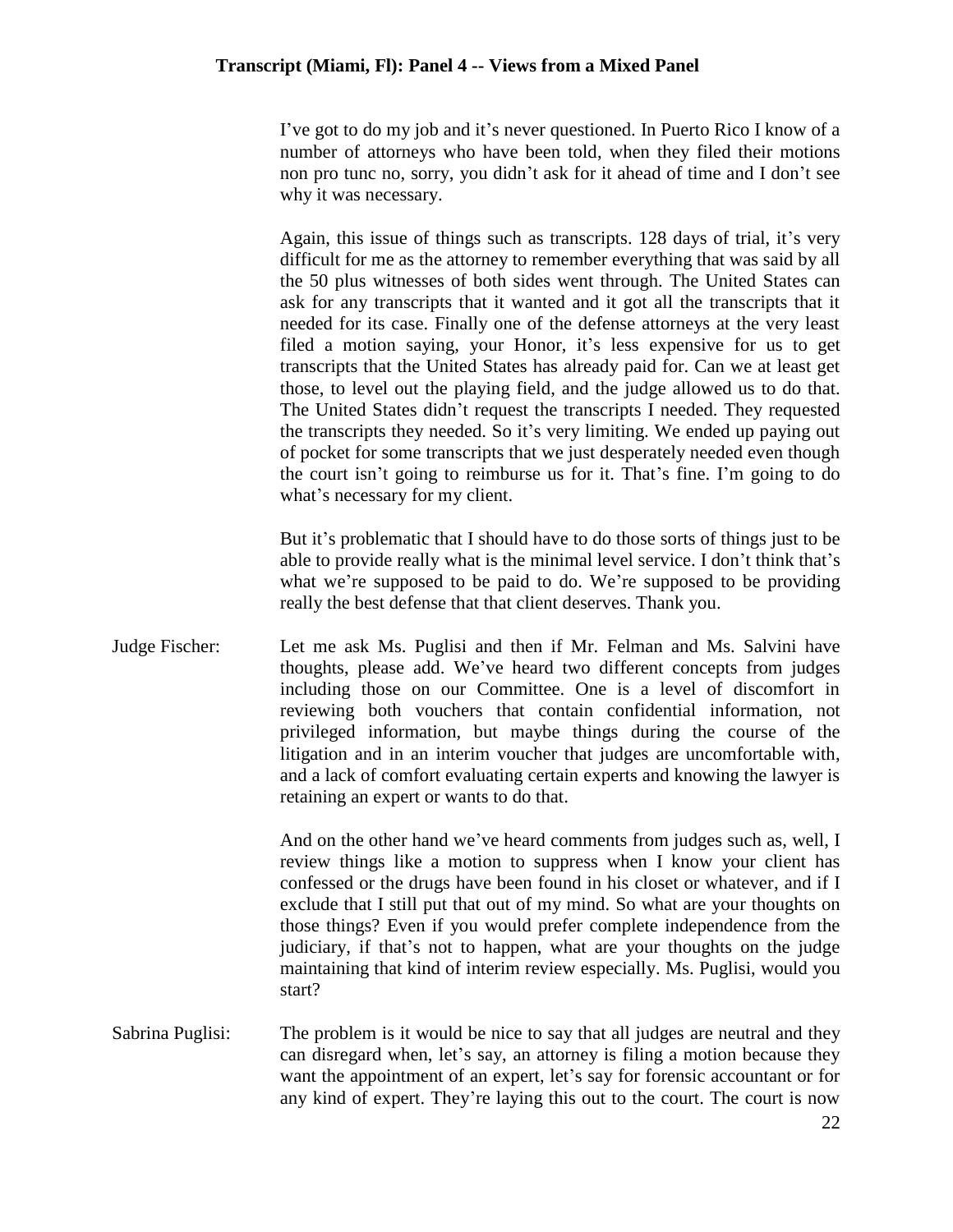privy to part of their defense. You know, we as defense attorneys, unless we're required by the rules or we choose to disclose what kind of defense we're having, what experts we're using, we shouldn't be forced to have to do that. While it's nice to say that a judge will say, okay, I can disregard that, it's human nature. In the back of their mind, maybe they'll be thinking of it. Maybe they won't. At the end of the day it is causing attorneys to be leery of requesting the funds for those experts.

That's not what a defense attorney should be thinking about. A defense attorney shouldn't be thinking, well, what is the judge going to be thinking if I file this motion? A defense attorney should only be thinking about how to defend their client to the best of their ability. So the best way to do that, my position is, you have an independent administrator and as Judge Williams said earlier, it shouldn't be an administrator or somebody who works for the judges. This person should be independent so that the panel attorneys feel comfortable being able to go to this person making that request knowing that the judge will not see the motion or the request.

And if there needs to be some sort of review, judicial review, my opinion is it should not be the presiding judge. It should go to either, and I don't how logistically this would work, but it should be a judge who's not presiding over the case, somebody independent. So that the attorney feels comfortable making all requests and the judge also isn't put in a position of having to wonder.

Judge Fischer: Thank you. Mr. Felman, we haven't heard from you.

James Felman: Well, thank you. I agree with what was just said. Obviously, in my view the location of the ability to control or have anything to do with the defense function within the judiciary is patently absurd on its face. History will judge it harshly. History will judge this Committee's failure to address it as a missed opportunity. But if we are going to continue to have the judiciary control or exercise supervision over one, and only one, of the adversaries before it, then obviously the greatest degree of independence and elimination of that influence that can be achieved the better.

> Judges are going to take their jobs very seriously and they do. If it's their job to manage the vouches, if it is their job to make sure that the vouchers reflect that which is done appropriately and economically, they're going to do it and they should do it. I don't fault the judges for doing their jobs. It shouldn't be their job to do. So I think the more independent you can get it, the better.

Judge Fischer: Ms. Salvini.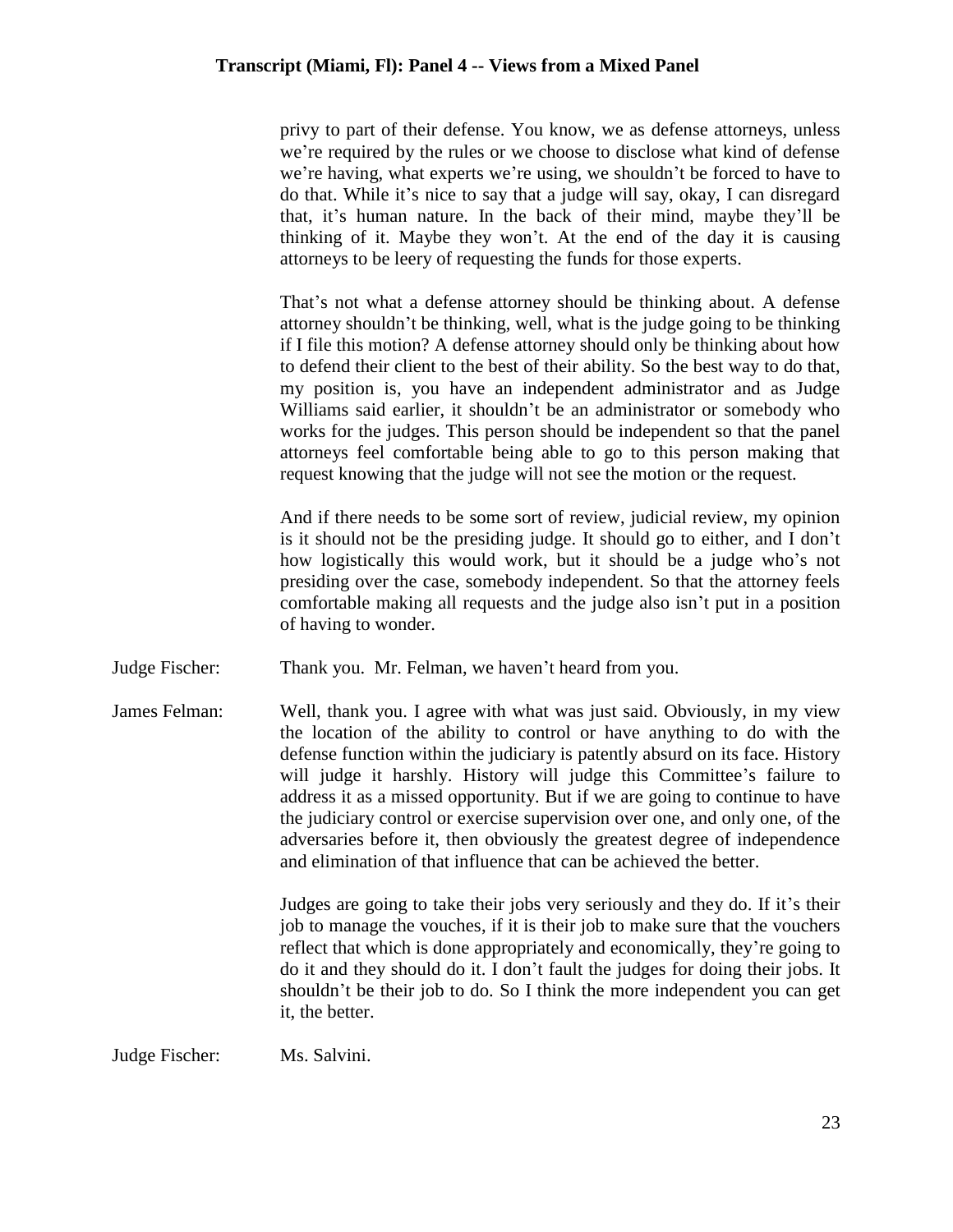Jessica Salvini: I have a different perspective, your Honor. I understand there is a difference across the whole United States in every district. I am fortunate enough to have district state judges in the upstate of South Carolina that understand the issue with having to be involved with panel attorneys and their requests and becoming privy to information. First and foremost, with respect to our vouchers and the information that may be included, for example, on an interim voucher, which is rare for us, we have a panel administrator who reviews that voucher. Our district court judges are satisfied that that panel administrator is ensuring that what has been set forth on that voucher is reasonable at an outset. The information that our district court judges require on our vouchers does not include attorney/client privileged information or information that would cause the judge to be prejudiced in any way or feel conflicted about it. At least in my opinion in the upstate of South Carolina.

> Second of all, if the judiciary is still involved with addressing request from panel attorneys for experts, at least with respect to where I am at, my experience has been that is not an issue for the district court judges. This is not a fight between myself and the judge when I'm representing an individual charged with a federal crime. I'm fighting the government. I'm fighting the U.S. Attorney's Office. Simply because I prepare a request that sets forth the expert that I need, it's ex parte motion, it identifies why I need it, I don't have any issues when I deal with the judges. It may be more with respect to funding and how much money I get for that expert. Not with our district court judges feeling like they have been placed in a bad position or some type of position that causes a conflict for them. They're not requiring our panel attorneys to divulge information.

> Quite frankly, if the judge knows what the defense is, again I can't reiterate it enough, my fight isn't with the court. I'm not fighting with the judge. I don't have any concerns when I request an expert in any of my cases whether it's because I need an interpreter or investigator or I need a forensic accountant or some type of psychologist. I don't have any issues or concerns that somehow the judge is going to be conflicted in ruling on motions in my case. If I file a motion, certainly what that expert has to say is going to be presented to the court. It's going to be dealing with more with the amount of money I'm going to get for the type of expert that I want to hire. So I don't think the panel attorneys in my district or even the district court judges have an issue with that.

> It may be that it might be a better system to have the judiciary not involved, but certainly we have a good working relationship and the panel attorneys that we have in the upstate of South Carolina, I can't reiterate enough, they are seasoned lawyers. The judges have seen them in court. They're not the lawyers that are falling asleep at counsel table. They fight hard and really well for their clients. The requests that they make are valid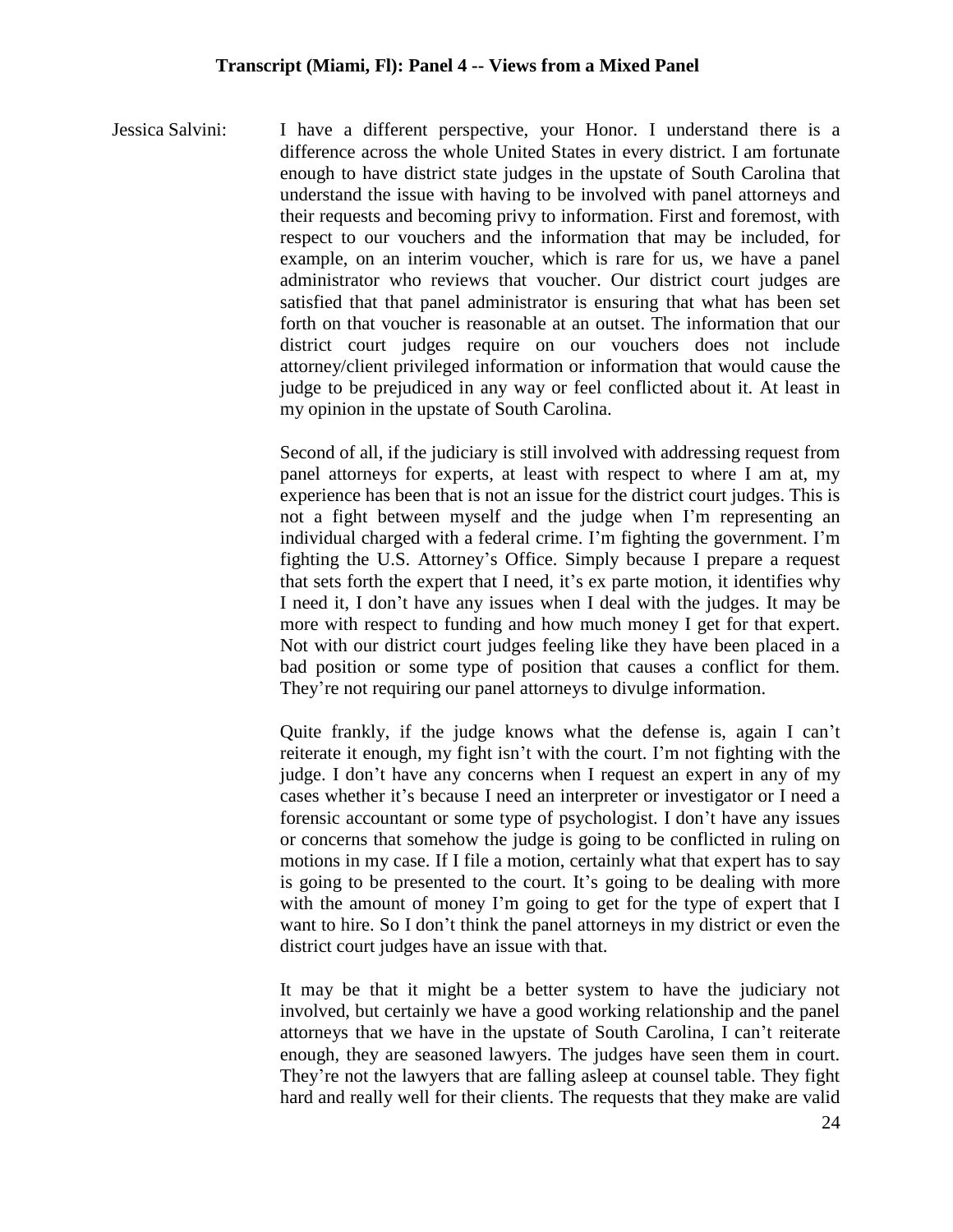and reasonable. We don't have very many voucher cuts at least in the upstate where I'm at because we these attorneys know what they need to do. They present it to the court. The court sees exactly what they're doing and how they're representing their clients. So I don't see it as much as an issue for us, whereas other districts might have an issue with how the district judges handle these requests.

- Judge Fischer: I'll volunteer a distinction that was made when I posed the question to my public defender in the Central District of California. She pointed out there is a distinction in that when you hear a motion to suppress the government hears about it and knows about it as well. On the other hand, when the expert requests are made, that's not something the government is privy to so that is a distinction.
- Juan Milanes: Your Honor can I touch on that point very briefly? If we could give a specific example as to why this is so critical in terms of judge versus someone neutral to the case. In this specific case, I was telling you about in Puerto Rico, we asked for an expert prior to trial. It was denied. During the trial we were told okay, you're not going to be allowed to cross examine on this issue, it had to do with forensic chemistry, but you can bring your own expert down the road several months later. We found the expert. We negotiated an acceptable term. We were going to bring that expert in. We submitted another motion to bring in the expert. Again it was denied. Only after the expert provided free services in excess of fifty hours of work, which he was willing to do—God bless him, but most experts aren't—we were able to then submit a proffer which the judge saw was going to be going to the First Circuit and all of a sudden sua sponte decided, oh, well if you'll provide to me how this is going to be helpful to the jury pursuant to Rule 702, then I'll allow you to have an expert. The problem was we didn't have discovery necessary from the United States to provide the actual, the full expert's report. What I told the judge is, your Honor, I cannot tell you the answer to a 702 question as to how this is going to pan out until I've provided the expert the documentation for him to analyze it and give me his evaluation. For all I know, it could be negative. He could tell me there's nothing here. But what you're telling me is before you'll give me funding, before you'll give me a penny to hire someone I have to prove that he's going to provide information that will be helpful to the jury. It can't work that way. Whereas an independent neutral evaluation wouldn't have the issue of 702 because it's not presented before them.
- Prof. Bascuas: Judge, I think it's very important to identify why defense attorneys have been saying increasingly since 1993 that they don't trust federal judges to supervise their voucher requests and other issues in the trial. So, in other words, Judge Williams who testified in the prior panel explained that she hadn't thought that when she became a federal district judge she wouldn't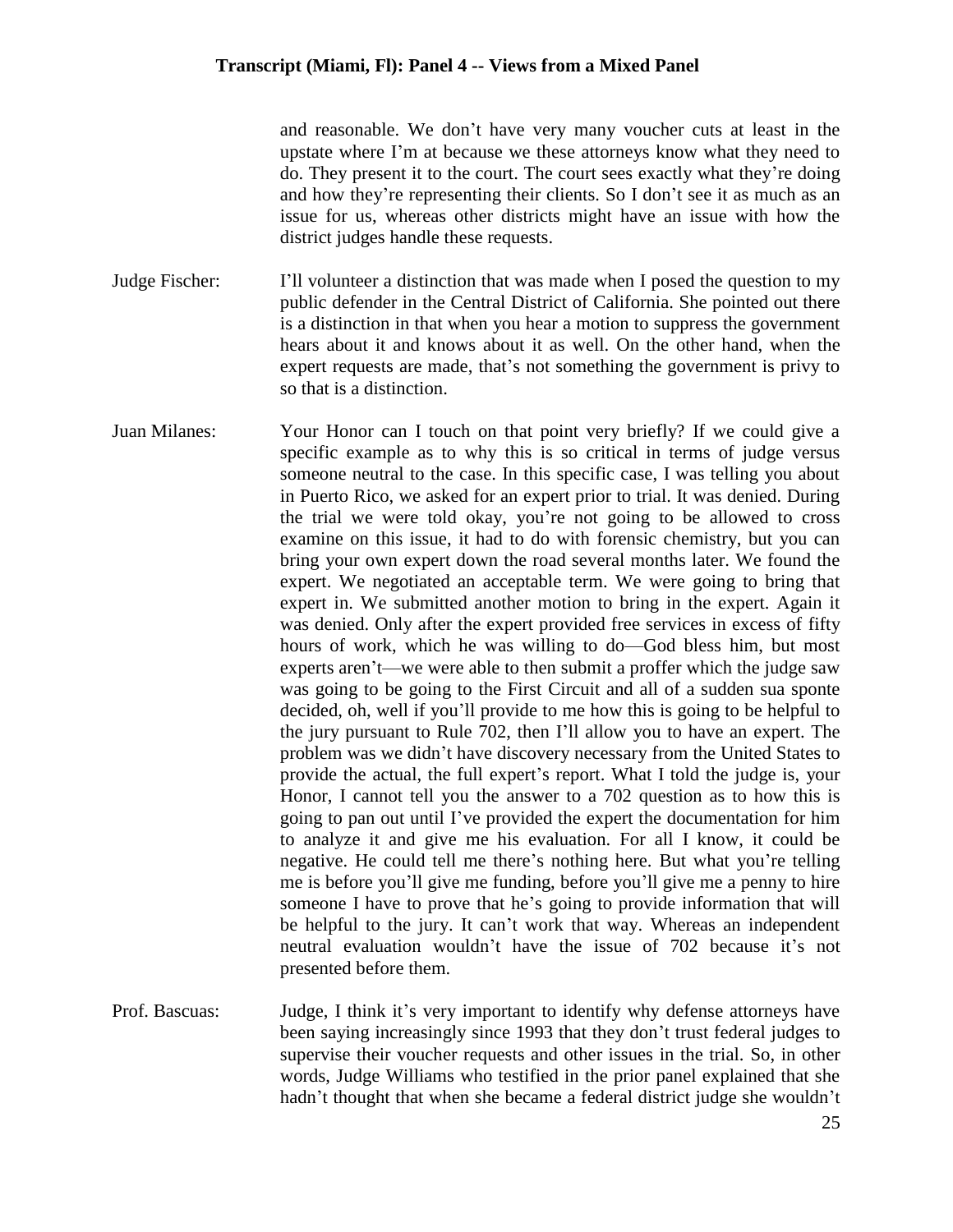receive FBI 302s, which are the reports the FBI agents file when they interview witnesses. So she understands that there's a lot she doesn't know about the request for an expert or request to travel or a request for whatever, because she has that experience. Judges who don't have that experience are not in any position to realize, oh, there's a lot I don't know behind this expert request. I think the mistrust that defense attorneys have of the federal judiciary and have echoed in report after report in an increasing loud chorus, culminating in NACDL's report which I think is very strident in tone.

That I think is the issue that we really need to explore and get to the bottom of. Because what all these reports have said and I tried to sort of summarize these quotes on page four of my written testimony, and I'm not going to read quotes now, don't worry, what all of these reports have said is that they're more concerned about the values, and they use that word which I found telling, of the person who's making these decisions than they are about the title. So I think if Judge Williams were passing on vouchers, people might be a little more comfortable with that because of her express humility about, look, I don't know your case, than if a judge who maybe came from civil practice and doesn't know enough to be humble about the request for expert testimonies.

So it's not, to me, after reading all these reports and thinking about it, to me it's not a matter of judges or an administrator. The pilot program proved very success and the Federal Judiciary Center's report said everybody liked the pilot program, but nobody could agree whether the person should be a court employee or not, and then we were right back to talking about, well, judges don't respect us, and they don't share our values. That to me is the fundamental issue here. Maybe the pilot program is exactly what ought to be pursued, and I don't know enough about the details to say yes or no, it seems like a good idea just having read the report. But even if that were to happen, even if you were to have an administrator in between defense attorneys and judges, even if it weren't as Ms. Puglisi suggested the presiding judge but a different judge; no matter how you rearrange these chips on the board, the federal judicial branch of government needs to be of one mind about what it is defense lawyers do and why it is it's valuable, and that needs to be an ongoing educational program for the judges reflecting the teachings of the Supreme Court and the Apprendi line, culminating in *Booker*.

If you don't have that, it won't matter who you put where. It's the values that everybody's complaining about.

Reuben Cahn: [Cross talk] I've got to give . . . Professor, do you want to?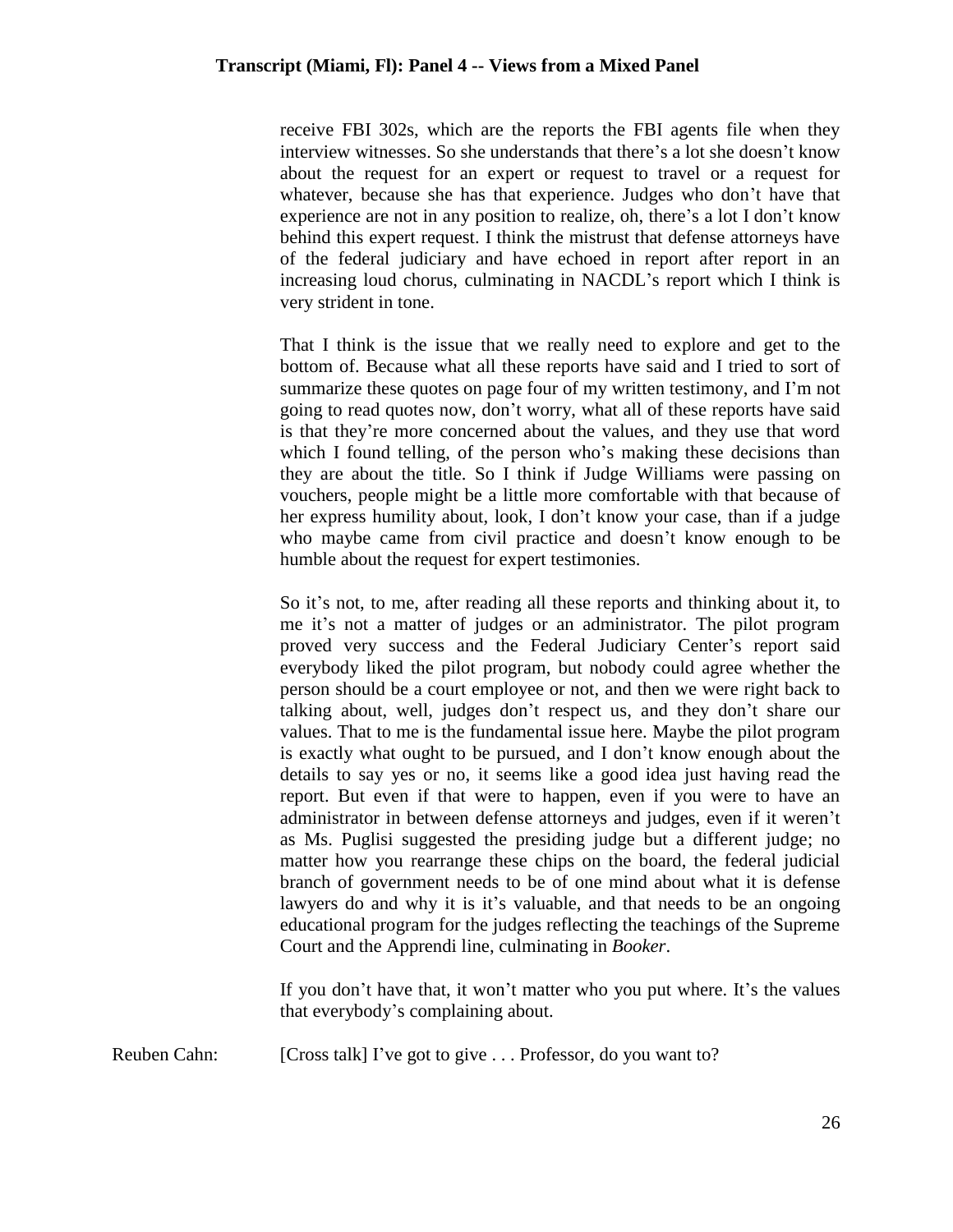Prof. Kerr: I do, thank you. This has been a tremendously helpful discussion and I wanted to focus it a little bit more by dividing the issues here into two questions and focusing on only one of them. So one question is who decides, right? Is it a judge or is it someone else? That's its own set of questions, costs and benefits of both. Then there's a separate question of what is the standard that whoever has this power applies. So, we could have a system where whoever decides say voucher cutting, that they could decide whatever they think is reasonable and leave it open. Or if there's a request for an expert, whoever decides says, is this necessary, or is this appropriate, or is this reasonable? Or we can have a system where the default is that the defense attorney gets the request granted absent of some clear indication it's an inappropriate request. Similarly for vouchers, we could have a rule that unless there's clear evidence of fraud for example the voucher is granted, the full amount. We could have lots of different ways of actually implementing what is the standard for approving or disapproving any of these requests.

> I'd really appreciate help for the Committee on what your recommendations would be on what the standard should be. So just assume someone is making the decision, judge, not judge. What should the standard be? Should we have some reasonableness standard? Should it be a more limited role of the decision maker? What's the best approach that whoever the decisions maker is should take? Anyone who has thoughts, I'd really appreciate it.

Juan Milanes: First I'll say that federal public defenders know what we do. Federal public defenders many times and part and parcel of the cases we're involved in. They know the discovery that we're dealing with. They know the number of hours that has to be put into the case to properly prepare it. In other words, these are individuals who are intimately knowledgeable about what are those reasonable standards. I would feel far more comfortable knowing that my requests whether it is for services, investigators, experts, what have you, are going through someone who is that knowledgeable as opposed to the judge because they're in it. They're in the battle, at the battlefront. That's someone who can judge what the standards are and it's someone who can say what's reasonable or not.

> The other thing, I don't want to give the perception that most CJA attorneys are out there constantly requesting these additional services. The truth of the matter is, I think the vast majority of cases CJA attorneys are very conservative about what requests we put in. First of all, it's red tape. It's bureaucracy. We're trying to run businesses. Bottom line is we don't like bureaucracy. We're doing what we have to do, but if I don't have to go and do a bunch of paperwork that I even question whether or not it's even going to get me anything, I'm probably not going to do it.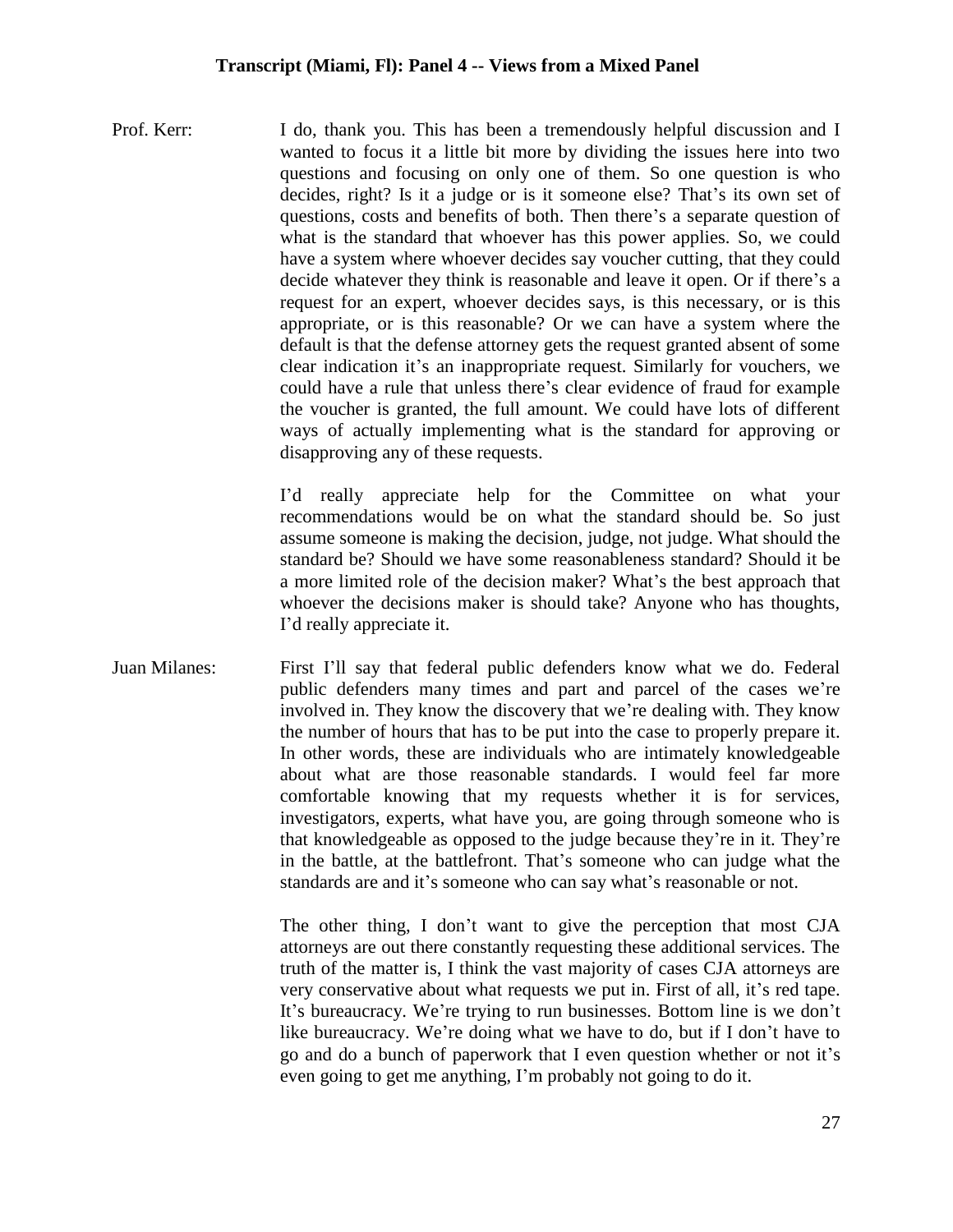- Prof. Kerr: Just let me come back though to the question. I think this is within the scope of what the Committee can look at, is recommending an entirely new approach for how these requests are reviewed, different standards, a more limited amount of discretion for whoever's the reviewer. What do you think the standards should be? Is some sort of reasonableness decision by whoever makes the decision appropriate? Should we just focus on who makes the decision and not try to define what the standard is? If we do define that standard, what do you think it should be?
- Juan Milanes: I think whatever standard, and again I can't tell you what the standard's going to be because there's many issues out there. Whatever the standard is, needs to be clear for both the reviewer and for me the CJA panel member so that I understand going forward that in a case where I'm being handed fifty DVDs of discovery material that I'm not going to be judged as the same kind of case that's an immigration re-entry case. Because sometimes I feel like there's this arbitrariness with how the vouchers are cut where bottom line, I have one judge who will tell me point blank if you spend more than two hours in any given day reviewing discovery, it's excessive. Now, that may be the way that judge works. That he will only put two hours worth of work on any given case because he has such a large volume of cases that he can't afford to do more than that. I understand that.

But if I don't have that case volume at the time, the truth of the matter is it's more efficient for me to spend an entire day reviewing twenty DVDs and getting at the crux, I shouldn't be penalized that I put down on my voucher, I spent eight hours today working on this case. Because the judge automatically says once you go over two hours, it's unreasonable. That's not the sort of thing I should then have to write a memo about.

So those standards need to be clear.

- Prof. Bascuas: Professor Kerr, I think the Federal Judiciary Center's report of the pilot program is actually pretty instructive on this. And I think Ms. Salvini's experience with an administrator . . . she was telling me it's presumptive reasonableness.
- Jessica Salvini: It's a presumption. If a voucher comes in from a panel attorney, it's presumptively reasonable. And our panel administrator . . . and it is time consuming, but you're looking at somebody who is with the Federal Public Defender's Office. She's an attorney. She's on staff there. She gets paid. That's part of her job is to go through vouchers line by line reviewing what the attorney had indicated on there. She may ask for clarification or have an attorney maybe explain a little more in detail so the judge understands. But it's presumptively reasonable that . . . I don't know how it is in other districts. In the district of South Carolina if you're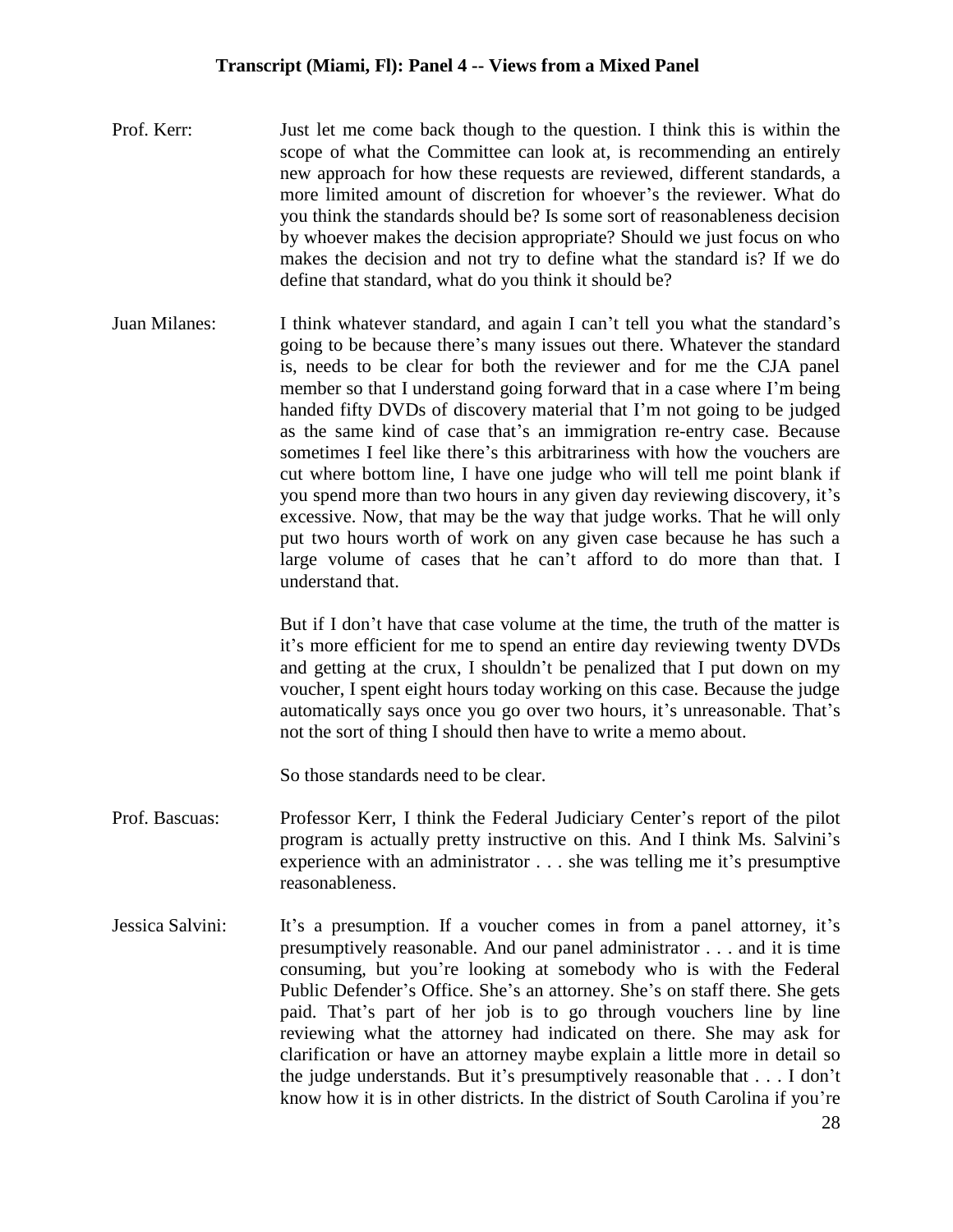selected to be on the panel, you have been selected because of your experience and the representation you provide to your clients. You have an outstanding reputation in the legal community. There isn't any issue in the district of South Caroline whether or not a panel attorney is padding the voucher at all.

It is presumptively reasonable when a voucher comes across that panel administrator's desk, that that voucher is reasonable. And the only time a memo is written is if the voucher exceeds the statutory maximum.

- Sabrina Puglisi: I would agree with that, that it should be presumptively reasonable. Obviously the Committee's trying to get suggestions and figure out how to make things more uniform throughout the country, cause I think if nothing else, what's been learned is that problems vary from district to district. Luckily, Jessica here practices in a very good district. It sounds as if this administrator is, you know, essentially really helping the practice for the panel attorneys. I think what's most important is when . . . if there is a panel administrator appointed that this person is an attorney. And not just any attorney, but a criminal defense attorney. Somebody who understands the practice of criminal defense. Because they need to know what it's like to be a defense attorney, and in this day and age of new technology, it's not like it used to be. We are getting huge discovery dumps, and we are having to practice differently than in the old days. So for those reasons we need somebody, now . . . the person is a public defender who is the administrator?
- Jessica Salvini: Out of the public defender's office.
- Sabrina Puglisi: I think that's a good decision; however, I understand there could be conflict issues, so I don't know what they do when there's conflicts that arise.
- Jessica Salvini: But this person does not represent individuals in the public defender's office. This person is not appointed to represent indigent clients. This person, their sole purpose is to be a panel administrator. They're completely, I believe y'all heard from our public defender. This person is walled off. That's what they do. That's what her job is. That's what she's paid to do. She's been budgeted to be able to provide that to the panel attorneys. There is, while I understand that maybe public defender's offices don't want to have to take on this type of role, it has been extremely beneficial for us. The number of vouchers that have been cut... . I think you heard from Parks Small. It has been reduced down substantially simply by a panel administrator who is reviewing these vouchers, assisting panel attorneys in submitting them to the court. I believe it's invaluable, especially if the system stays this way with the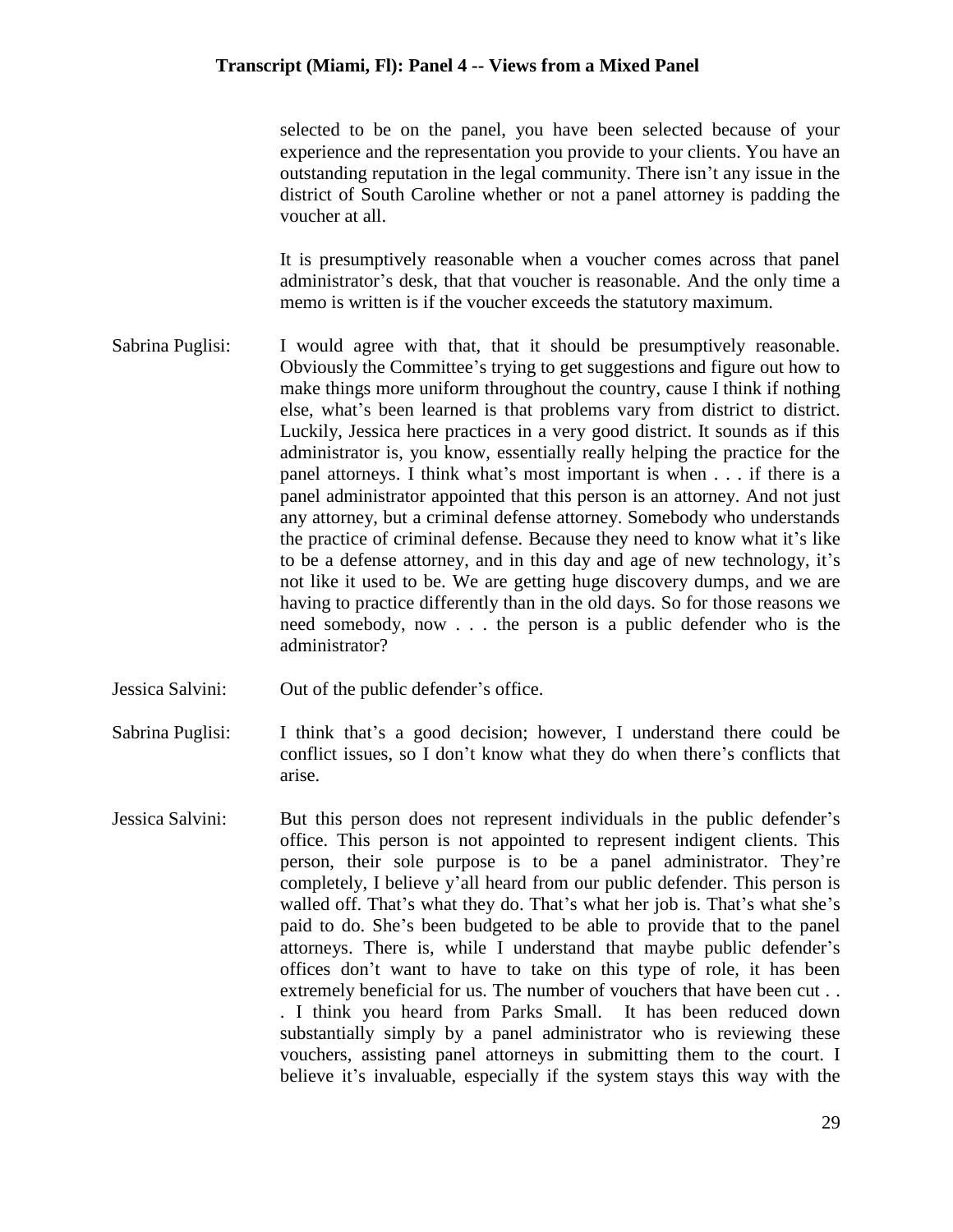judiciary being involved. You need to have somebody who's going to help.

- Sabrina Puglisi: And if there are issues . . . if that panel administrator finds that there's any kind of conflict with the public defenders for whatever reason, there is the committee that appoints the panel attorneys. What the administrator could do is consult with the other attorneys that are on that committee if need be.
- Prof. Bascuas: I think the conflict is . . . look, there's always going to be some level of inherent conflict when the government is providing your defense lawyer. There just is. It's not a matter of eradicating all trace of conflict. It's a matter of deciding which conflicts we're willing to tolerate and which ones we're not. Because you can't get rid of it. It's built in.

If the administrator works out of the public defender's office or works out of the courthouse or works out of their own little office, that to me, is a difficult choice, but at the end of the day what I heard Ms. Salvini and Ms. Puglisi say is that person needs to be a criminal defense lawyer who thinks like criminal defense lawyers do. And so we're back to values. The conversation's going to keep doing that. I want to keep pointing that out. The real intolerable conflict in my mind is the judicial branch is spending all this money on probation and that office only performs law enforcement functions. If we could get that money and use a sliver of it, an infinitesimal sliver of that gargantuan waste of resources to pay for an administrator to oversee CJA vouchers, then you've not only solved the money but you've cut the budget of the judicial branch by a lot and rationalize it so that it makes sense and does its job, which is to seek justice, not investigate people.

- James Felman: Professor, I have trouble answering your second question without knowing what the answer to the first question is. Because if it's a judge looking at my voucher I want deference. I want them to respect my judgment. On the other hand, in a better system where it's outside the judge, you're really just talking about a management question. You're probably going to have a finite pool of resources and I would think you'd want to have some central person that would be looking at the management of those resources. Maybe a little more top level management would be called for than deference. So I think it's not so easy to slice those two questions out.
- Reuben Cahn: Chip, you want to ...
- Chip Frensley: Yeah, just to continue that conversation, I'm curious. Do you think, Ms. Salvini, that there is importance or significance to the panel administrator being an employee of the Federal Defender's Office, meaning that that person is theoretically, or well clearly, selected by the defender or someone with a defense function, as opposed to, if that panel administrator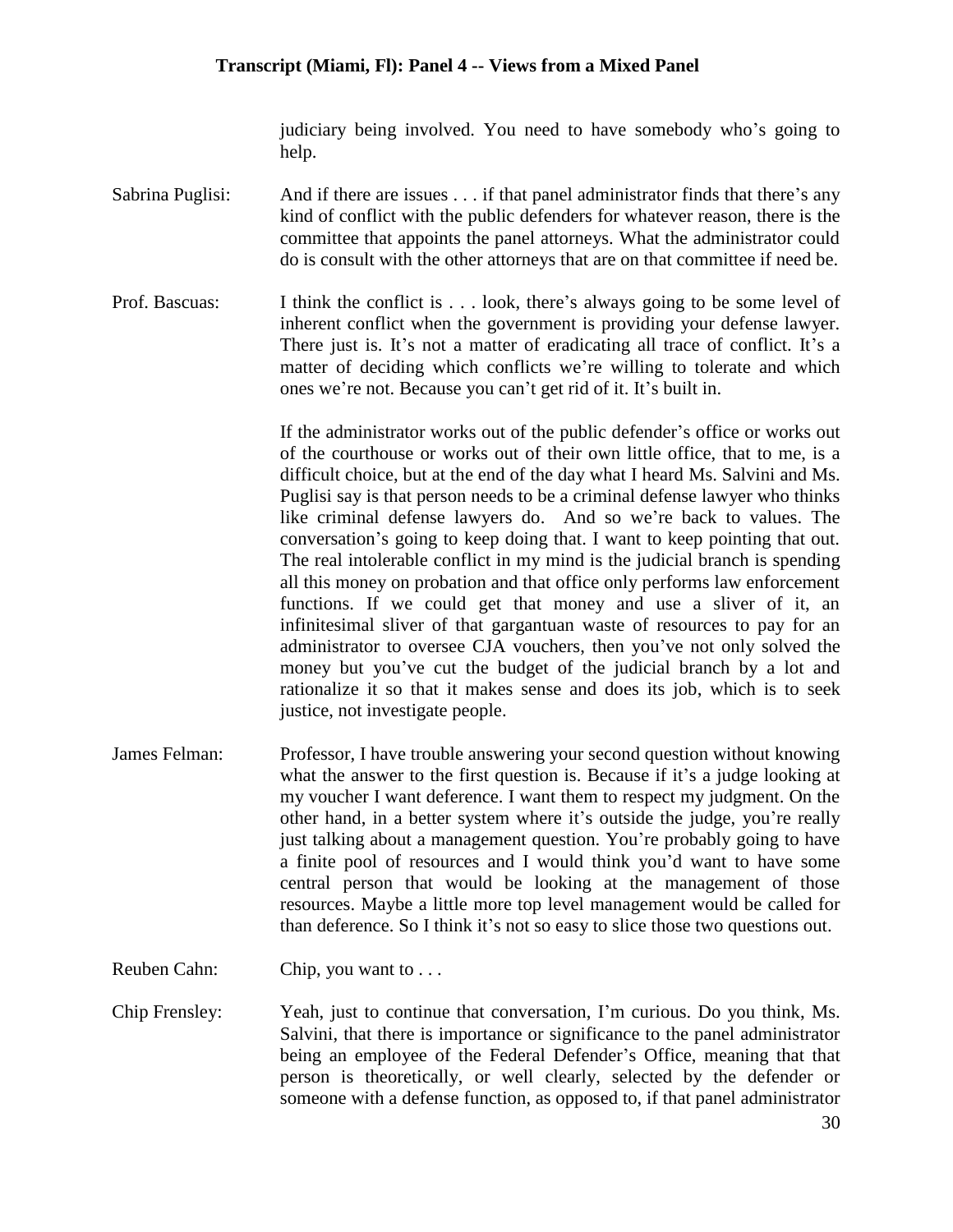were an employee of the court, selected by the court, made up of the judges who may have intentions other than what you might think are the best intentions.

Jessica Salvini: I think that's a difficult question to answer, and the reason is this. The public defender's office . . . if I think about when I first started in criminal defense work, in California and working with the Federal Public Defender's Office in the Northern District of California, what I saw when panel attorneys had basically a home to go to. I don't know if it's like this now, but at least back then it was. So when a case came in and I was brought in to assist with document review or assisting a panel attorney, we would all show up at the Federal Public Defender's Office and we were able to use the resources of the Federal Public Defender's Office until a conflict was identified. I mean, know that's, we're talking about this is about fourteen to fifteen years ago, that this was occurring sixteen years ago. And it was very collegial. It was great, by the way. You could access their investigator. You could access the attorney that they have on staff to write motions to help you with some research. All until there was a conflict which was identified. Then it got a little strange and then you had to go out . . . in one of the cases I worked in we had to apply for a separate investigator, but you at least started out in the home of the Public Defender's Office.

> Fast forwarding now to having this panel administrator who is in the public defender's office who is an attorney and she understands what it takes to represent an individual charged from the beginning to the end of a federal case whether it results in a plea or it goes to trial. And she assists the panel attorneys with identifying issues that they may or may not have with the court, how they prepare their vouchers or their ex parte requests. It's working. It's a system that's working for her to be a part of the Federal Public Defender's Office versus a part of the judiciary. It does work. I think it is a system that can work that way. It certainly for us is working.

> Although, I have to say, that my heart goes out to . . . I have to, to the extremes that I hear from the start of these public hearings to now. To sit here at this table where I'm at and one person over, right . . . I drive all over the state sometimes I'm appointed in a the case. I never have an issue with any of district court judges. I don't ever submit a request prior thereto asking for travel. I don't have any issues when I file an ex parte motion for expert services. This extreme seems to be the major problem. I'm pointing to the fact that South Carolina has . . . we have implemented things that are assisting our panel attorneys, which I think in turn trickles down and assists our judges with having our panel administrator.

> My gut reaction is to say, this should be a function of the Federal Public Defender's Office and I hope that Park Small, our public defender doesn't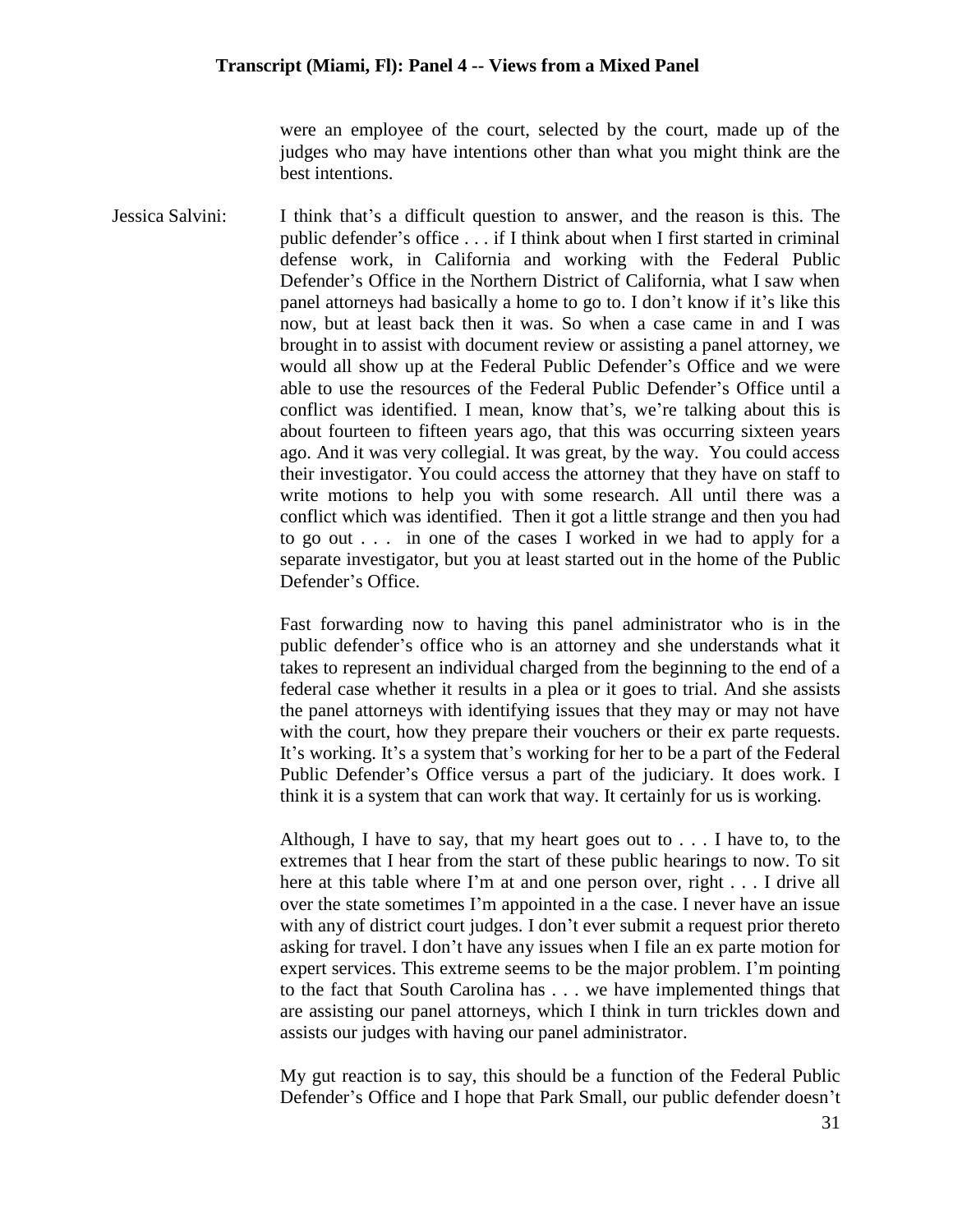want to hit me for saying it. It's working for her to be a part of his office. Sixteen years ago, fifteen years ago, being in the Northern District of California and having the public defender's office at the outset sort of organize how discovery was going to be and getting everybody started on the case. The issue became whether or not there was going to be joint defense and how long that was going to last. They handled conflicts pretty well. I have no idea how they handle it now since I've not been there is so long.

It does seem to be, and I hope I'm answering the question, this could essentially be a function of the public defender's office. It's working in South Carolina at least with the panel administrator. There is no conflicts that I see with what she does, at all.

- Chip Frensley: For those who either would advocate for a similar situation of a panel administrator or who have come around and decided, hey, it does sound like a good idea: Would you have concerns about the courts appointing and having responsibility for management over that individual and the potential impact or influence that they could have over their own employee in terms of ultimate outcomes?
- James Felman: Well it's sure better than what we're doing now.
- Juan Milanes: Amen.
- Steve Bright: That's sort of damning with faint praise though, I must say. You know, the real answer to this instead of all this running around the mulberry bush on panel attorneys. What really works is to have offices like public defender offices that know what they're doing that have capable people that can out of their own budget hire the experts and have on staff the investigators and people they need. I don't understand why there's only one federal defender in each district. There could be two or three or four. They could handle conflict cases. The states have situations like that and it works. And it makes a lot more sense to have people know what they're doing running these things.

I'm also surprised. I mean the panels are paying . . . I don't know if I heard this right. \$129, less than half of market rates. The people that I know on panels are all trying to get off. Get into private practice where they can make some money. This is just practice. They're just practicing on the panel. As soon as they build up enough of a reputation, they're out of there. They're going to go off and make some money somewhere. They're sure not going to make it doing court appointed work. And at least for the complex cases for something like death penalty case, the idea that a sole practitioner is going to be able to handle a complex capital case . . . a person who has no investigator on staff, no mitigation specialist . . . maybe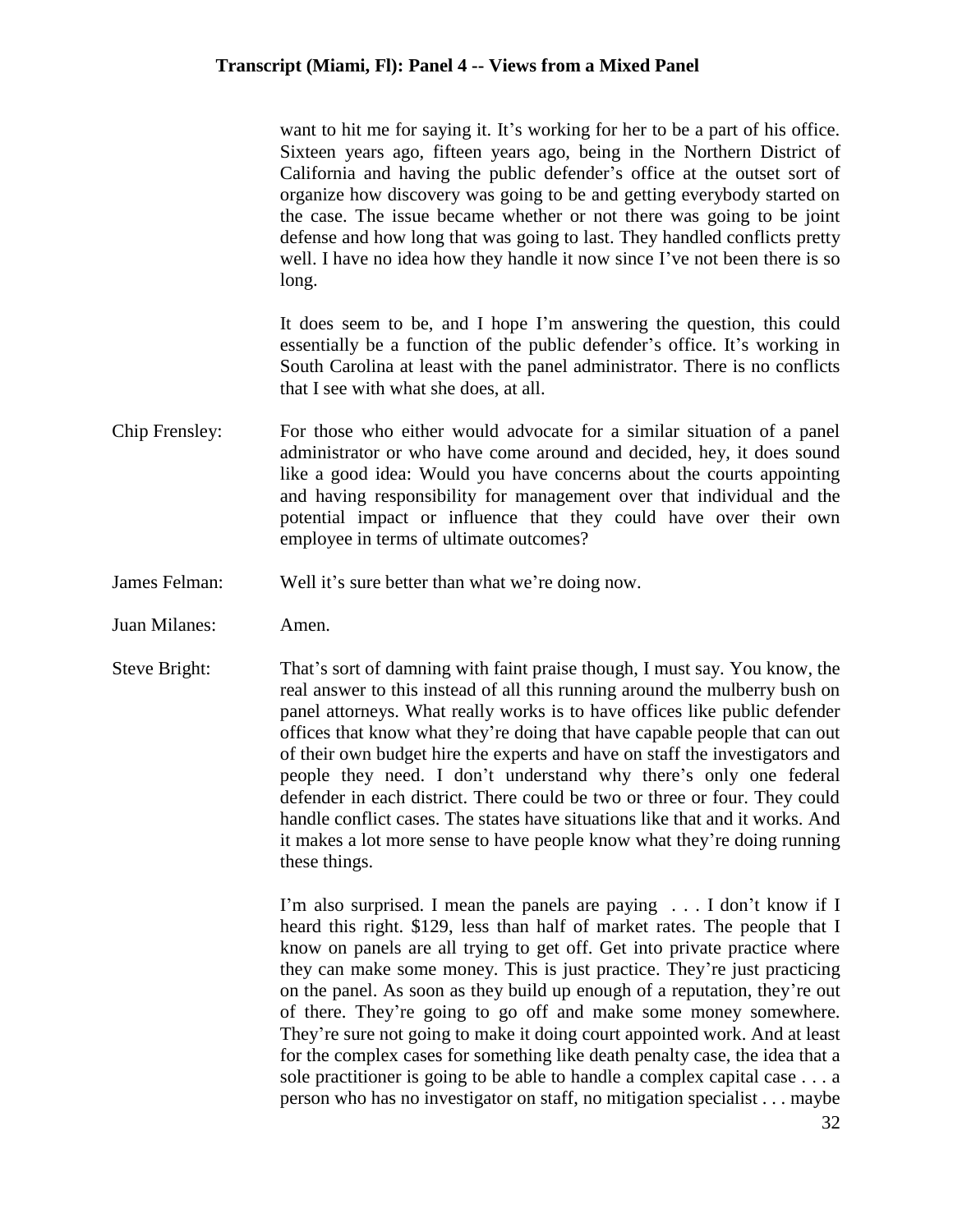doesn't even know what a mitigation specialist is. Has no real understanding of intellectual disability, mental health issues and all that.

We've had a number of cases where the lawyers didn't even realize their clients were intellectually disabled because they didn't spend enough time with them. They talked to them so little that they didn't even pick up on that. That's what you get. You get what you pay for as they say, and you're not paying very much. It's going to have some real problems.

Sabrina Puglisi: I have to respectfully disagree because I think we have the best attorneys in the district on our panel. They're not attorneys who do it because they need \$129 or whatever it is. They do it because they want to help indigent people. They do it because they can. They are successful private practitioners and they don't have to be on the panel. We have, and I don't know exactly when it was, and I don't know if this is uniform throughout the country, but we have a process by where every three years you have to refile your application for review to see if you should be able to remain on the panel. Once they started that, they weeded out a lot of those people who were only on the panel just because they needed the money and not because they really wanted to be on it.

> I think that if there's not that kind of uniformity throughout the country, there should be. There should be a process of review where panel attorneys are reviewed every few years to make sure that they are the best of the best. But it sounds to me like in the South Carolina that they also have the best of the best.

- Steve Bright: I'll you that in some parts of the country, lawyers are greedy. Maybe that doesn't happen in South Carolina, but where I am the lawyers are greedy. They want to make a lot of money, they want to drive Mercedes and Jaguars and things like that. They want money. They want to make money. They make a lot of money in the drug business and all the other private practice that there is for lawyers. If you want the really good lawyers, they're in private practice.
- Prof. Bascuas: I agree with both Mr. Bright and Ms. Puglisi. The panels . . . I think there's a mix on the panels. I think that some attorneys think that being on the panel makes them less attractive to clients with a lot of money. There's a lot of debate. People are not of one mind about that. I don't think Mr. Bright is in any respect wrong though. People want money. That's America. But to answer Mr. Frensley's question, you know, you can put neutral, lay people or whatever who aren't judges in whatever position you want. But at the end of the day it's the judicial branch and the people who get the last say in that branch are the judges. That's why the Chief Justice chairs the Judicial Conference. That's just the way it's going to work.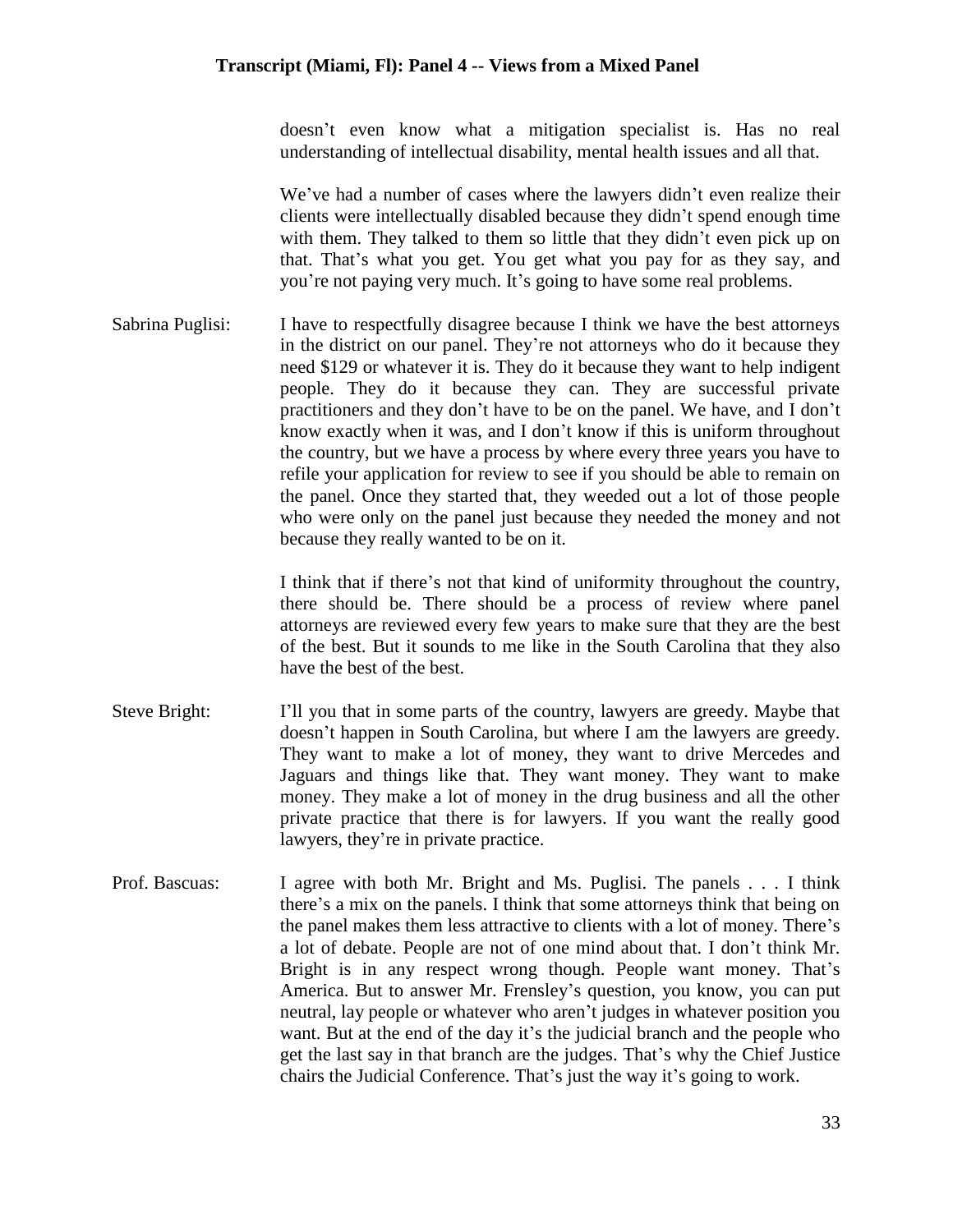So I don't have a problem with judges appointing the administrator or the public defender because I recognize that at the end of the day, this is a judicial branch function and judges run the judicial branch. To the extent that they hire administrators or people to help them, that's just because they have other things they'd rather do that are more important. Ultimately though, the judges are necessarily going to have the say. There's no other way to do this. Unless you, you know, agree with Mistretta's view of a federal agency outside of all the branches of government which I find as preposterous Justice Scalia did in that case. The United States is three branches. You've got to be inside one of them. And in this one, it's the judges who are in charge.

Again, I think the judges whether there's six degrees of separation or two degrees of separation removed from the people making these decisions, what matters is that everyone inside the branch, employees, judges, clerks, everyone understands the defense lawyer is just as important as the prosecutor and we can't do without either one of them.

James Felman: I was going to add. I'm breaking my own rule today which I was only going to answer that which I was asked. From where I sit, the CJA lawyers are generally pretty poor quality lawyers. Most of them are state court practitioners who make a living on a high volume of cases. They're willing to take the federal court appointments because they'll pay more than they can make doing something else, that's what the market tells us. They don't have enough experience day in and day out with the federal Sentencing Guidelines to do an effective job plea bargaining and in representing their clients. That's why the federal defenders are uniformly the best lawyers that you judges are seeing appearing before you probably.

> Now, some of us retained lawyers think we do a good job too. But frankly I call the federal defender with frequency to ask them questions because they are doing it day and day out as am I. You want to err I think on the side of having a smaller number of people on the panels so they're doing a larger number of cases. I think in general that's going to get you a better class of lawyer given what you've got to work with. So that they can do more cases more frequently and learn the system and be more effective.

Juan Milanes: For the record, I could not more emphatically disagree with the statement that the CJA lawyers are generally of poor quality. On the contrary, my experience on both panels, and I say this on both panels … in Virginia, you've got to understand, we're in Alexandria, we're right next to Washington, D.C. We have the highest concentration of per capita attorneys in the country. You don't get on the panel … we've got a three year waiting list for people trying to get on that list. Only the best of the best get on the panel. And every three years people get reviewed. If you're